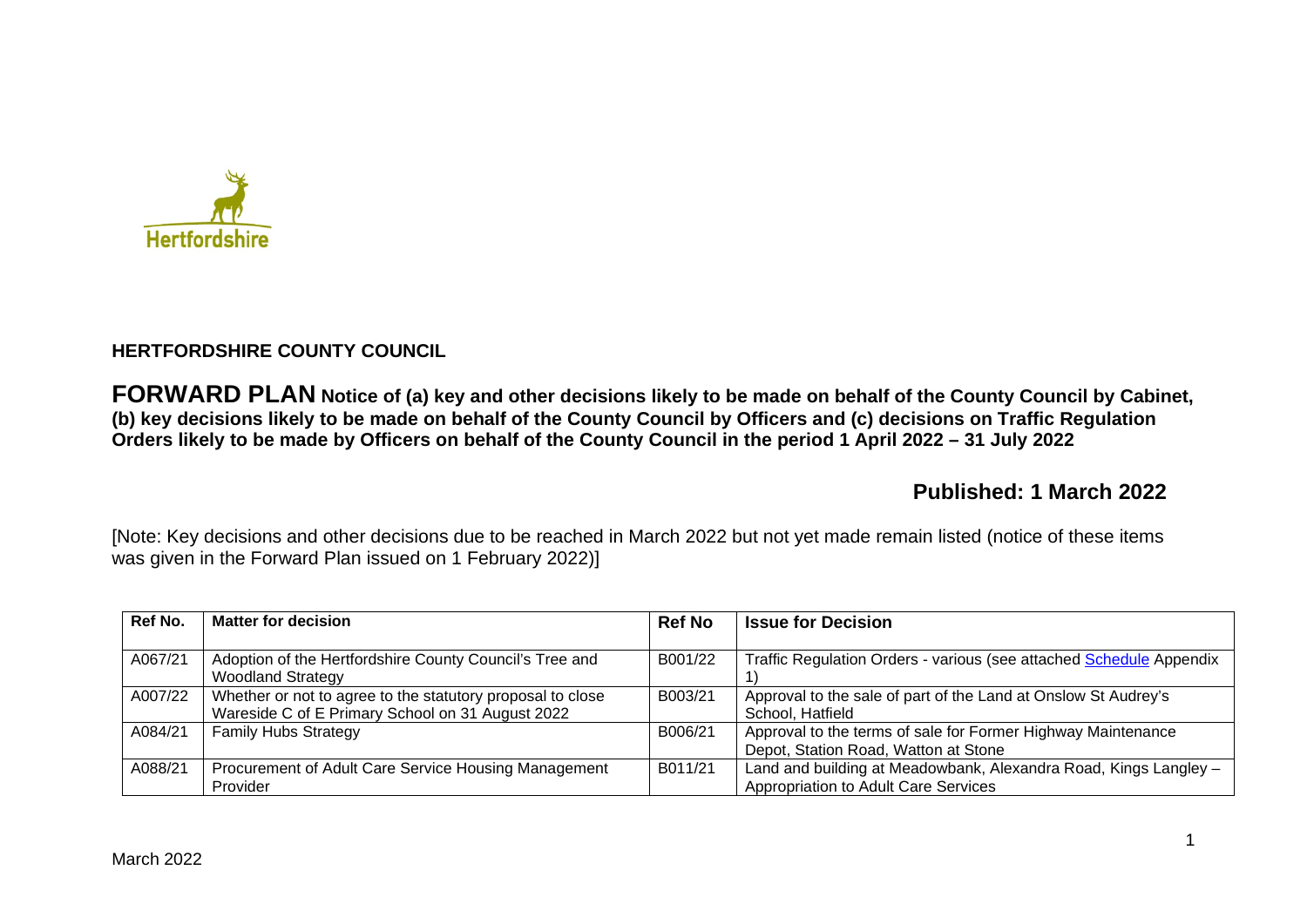| A008/22 | Approval to the sale of Land at former Meriden School,<br>Harvest End, Watford                                                                                                                                                                                                                                                                                                                                                                                                                                       | B026/21 | Single Tender Action for Midpoint Intensive Enablement Service                                                                                          |
|---------|----------------------------------------------------------------------------------------------------------------------------------------------------------------------------------------------------------------------------------------------------------------------------------------------------------------------------------------------------------------------------------------------------------------------------------------------------------------------------------------------------------------------|---------|---------------------------------------------------------------------------------------------------------------------------------------------------------|
| A013/22 | Family Safeguarding for Children in Care - decision to<br>proceed with programme                                                                                                                                                                                                                                                                                                                                                                                                                                     | B030/21 | HCC2112744 - Care Provider for new care home development at<br>Little Furze, South Oxhey                                                                |
| A015/22 | 41-45 & 47 High Street Ware, proposed purchase of<br>property for a new Ware Library                                                                                                                                                                                                                                                                                                                                                                                                                                 | B037/21 | Approval of Enabling Agreement and surrender of lease of land at<br>Onslow St Audrey's School, Hatfield                                                 |
| A044/21 | To inform on the proposed pattern of Primary Specialist<br>Resource Provision (SRP) and consequential organisational<br>changes required to form Phase 2 of the SRP strategy, and to<br>seek agreement to consult upon them                                                                                                                                                                                                                                                                                          | B038/21 | Approval of the final terms of the 125-year peppercorn lease for the<br>new special school at Woodside, Welwyn Garden City.                             |
| A012/22 | Changes in commissioning and partnership working<br>arrangement arising from the Health and Care Bill                                                                                                                                                                                                                                                                                                                                                                                                                | B056/21 | Contract Award for Midpoint Intensive Enablement Service                                                                                                |
| A016/22 | Whether or not to agree to the statutory proposal to<br>relocate Breakspeare School, Abbots Langley, WD5 0BU,<br>to the Durrants School Former Playing Field site, Manor<br>Way, Croxley Green, WD3 3LU and the permanent<br>enlargement of the school from 97 to a maximum of 210<br>places with effect from January 2024, taking into<br>consideration the outcome of the statutory notice period.<br>NB Agreement to the statutory proposal by Cabinet will<br>only be required if objections are received to it. | B057/21 | Award of Framework for spot providers                                                                                                                   |
| A017/22 | Whether or not to approve capital funding to cover the<br>funding gap, in order to deliver a new, developer-built, 2-<br>form entry primary school at Cheshunt Lakeside and to<br>approve the associated land transactions                                                                                                                                                                                                                                                                                           | B061/21 | Washroom Services for all HCC sites - Award of Contract                                                                                                 |
| A015/21 | Consider the future of Land North of Roysia School, Royston                                                                                                                                                                                                                                                                                                                                                                                                                                                          | B064/21 | Reinforced Autoclaved Aerated Concrete (RAAC) repair and<br>replacement of roofs containing this form of concrete                                       |
| A018/21 | Consider the future of Land at 2B Star Street<br>in connection with the existing library at 87 High Street, Ware.                                                                                                                                                                                                                                                                                                                                                                                                    | B070/21 | HCC2113018 - Batch 63 Cluster 3 - Coates Way JMI and Nursery<br>School & London Colney Primary School & Nursery Mechanical &<br><b>Electrical Works</b> |
| A087/21 | Hertfordshire Mental Health Strategy 2022-2027                                                                                                                                                                                                                                                                                                                                                                                                                                                                       | B075/21 | HCC2113007 - Batch 59 Cluster 1 Ickleford Primary School, Ickleford<br>- Roofing Works                                                                  |
| A014/22 | Procurement of Mobilising System for East Coast and<br>Hertfordshire Control Room Consortium (ECHCRC)                                                                                                                                                                                                                                                                                                                                                                                                                | B076/21 | HCC2113008 - Batch 59 Cluster 2 Ashlyns School, Berkhamsted -<br>Roofing Works                                                                          |
| A018/22 | <b>Alternative Verge Maintenance (AVM)</b>                                                                                                                                                                                                                                                                                                                                                                                                                                                                           | B079/21 | The Supply of Laminating Pouches                                                                                                                        |
| A086/21 | <b>Highways Drainage Strategy</b>                                                                                                                                                                                                                                                                                                                                                                                                                                                                                    | B085/21 | Provision of a dynamic Purchase System for School Coach and Local<br><b>Bus Operators</b>                                                               |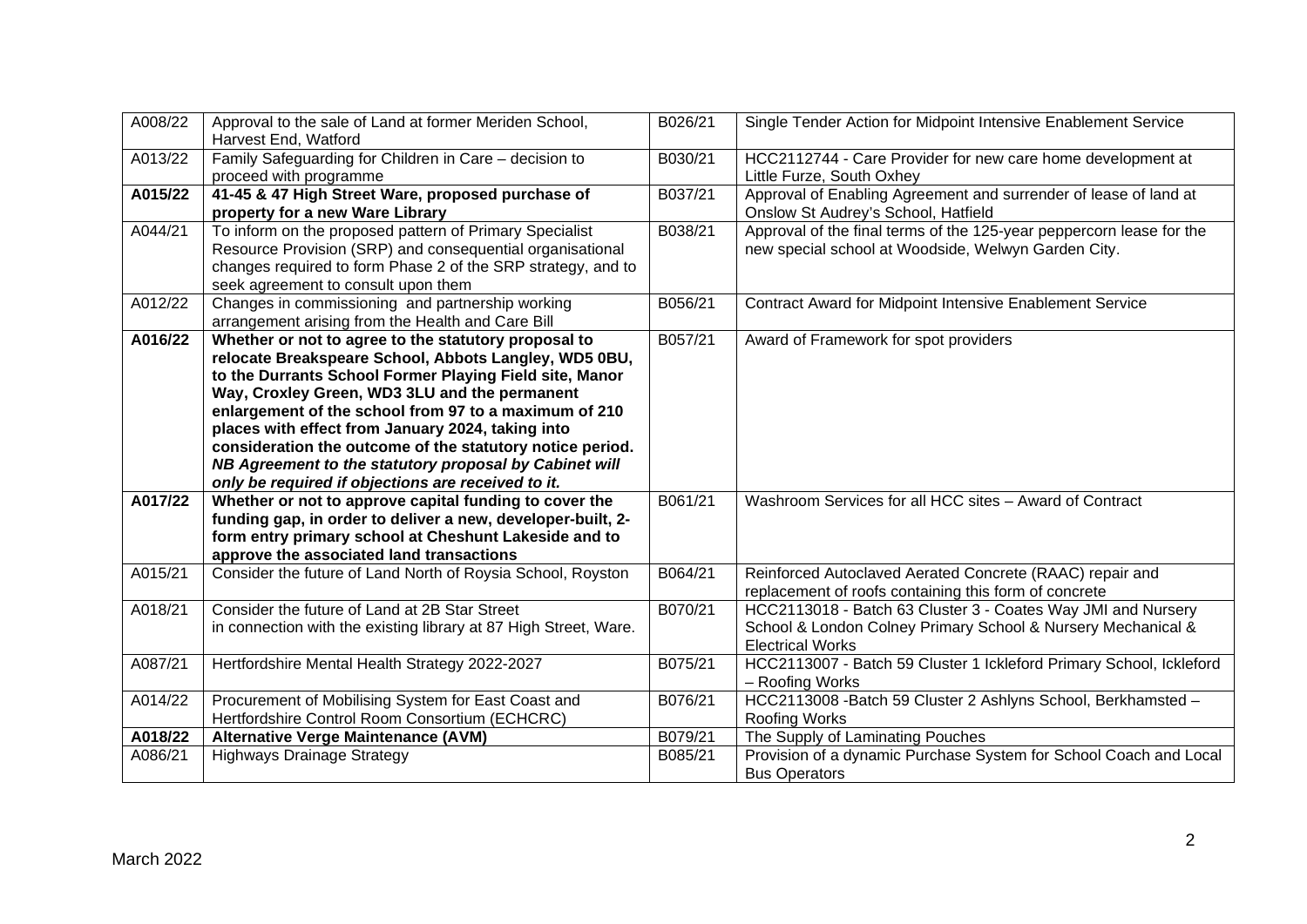| A009/22 | Minerals and Waste Local Plan: Draft Plan Consultation | B089/21              | HCC2113182 Provision of consultancy services to Adult Care                                                                                                                                   |
|---------|--------------------------------------------------------|----------------------|----------------------------------------------------------------------------------------------------------------------------------------------------------------------------------------------|
|         |                                                        |                      | Services construction projects                                                                                                                                                               |
| A019/22 | Approval of the PH Strategy 2022 - 2027                | B092/21              | HCC2113175 - Kings Langley Primary School, Kings Langley - Batch<br>60 Cluster 1 - Roofing Works                                                                                             |
|         |                                                        | B093/21              | HCC2113176 - Andrews Lane Primary School, Cheshunt - Batch 64                                                                                                                                |
|         |                                                        |                      | Cluster 1 - Roofing Works                                                                                                                                                                    |
|         |                                                        | B094/21              | HCC2113177 - Middleton School, Ware - Batch 64 Cluster 2 -                                                                                                                                   |
|         |                                                        |                      | Roofing Works                                                                                                                                                                                |
|         |                                                        | B095/21              | HCC2113178 - Pixies Hill Primary School, Hemel Hempstead &<br>Garden Fields JMI School, St Albans - Batch 64 Cluster 3 - Roofing<br>Works                                                    |
|         |                                                        | B100/21              | HCC2113221 - The Lea Primary School & Nursery, Harpenden &<br>Malvern Way Infant & Nursery School, Croxley Green - Roofing<br>Works                                                          |
|         |                                                        | B101/21              | HCC2113222 - Icknield Infant & Nursery School, Letchworth - Roofing<br>Works                                                                                                                 |
|         |                                                        | B102/21              | HCC2113223 - Bushey Manor Junior School, Bushey - Roofing<br><b>Works</b>                                                                                                                    |
|         |                                                        | B103/21              | HCC2113250 - Mandeville Primary School, Sawbridgeworth - 1 Form<br>to 2 Form of entry expansion construction project and associated<br>external works                                        |
|         |                                                        | B108/21              | Approval for capital funding delivery of Public Sector Decarbonisation<br>Works Scheme Works for Hertfordshire County Council                                                                |
|         |                                                        | B109/21              | The Provision of a Delivery Service for Herts FullStop                                                                                                                                       |
|         |                                                        | B110/21              | HCC2012497 - Codicote Primary School - School Expansion                                                                                                                                      |
|         |                                                        | B111/21              | HCC2113354 - Gilston Primary - Commission of design team<br>consultants                                                                                                                      |
|         |                                                        | B123/2               | HCC2113431 - Procurement of Water and Sewerage Services"                                                                                                                                     |
|         |                                                        | B <sub>124</sub> /21 | HCC2113424 - Buntingford First School Temp Accommodation                                                                                                                                     |
|         |                                                        | B126/21              | HCC2113342 - Buntingford School - Construction of New Net Zero<br>Carbon first school                                                                                                        |
|         |                                                        | B127/21              | Transport, Infrastructure and Planning Services Framework 2022-23<br>Lots 1-7 Call Offs                                                                                                      |
|         |                                                        | B129/21              | Inside Out Intensive Coaching Service for Children in Care                                                                                                                                   |
|         |                                                        | B130/21              | Procurement of a Multi-Provider Framework agreement for the<br>provision of learning opportunities, products and interventions on<br>behalf of Adult Care Services Workforce Development and |
|         |                                                        |                      | Partnership Team                                                                                                                                                                             |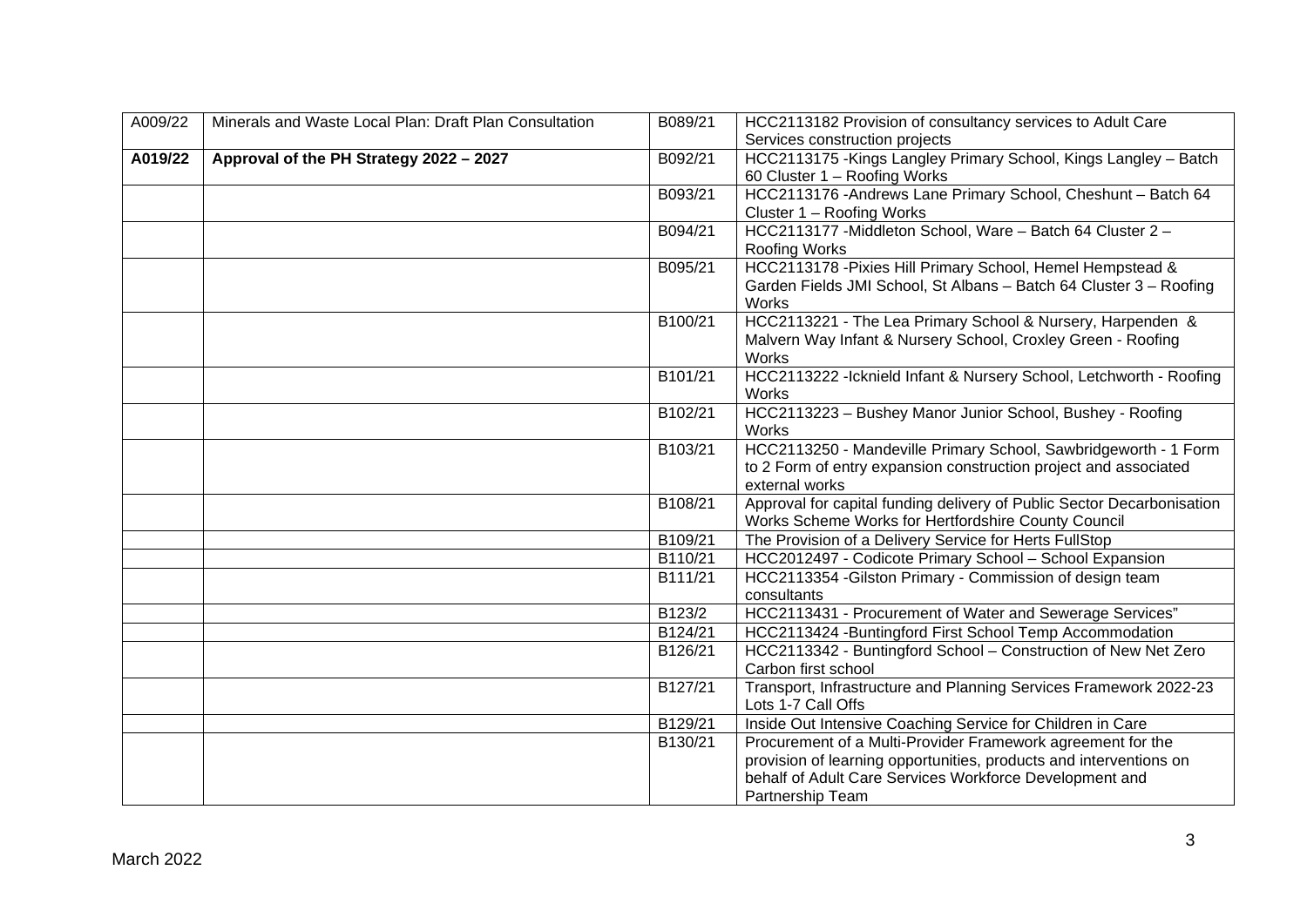| B002/22 | Award contract for electronic document records management                |
|---------|--------------------------------------------------------------------------|
|         | software                                                                 |
| B005/22 | HCC2113481 Batch 61 Cluster 2 - Burleigh, Heathlands & Manland           |
|         | School - Heating Works                                                   |
| B006/22 | The provision of contracts for the treatment and final disposal of local |
|         | authority collected residual waste from 2024                             |
| B007/22 | Step2Skills: Award of contract for the provision of Adult Learning       |
|         | across Hertfordshire for academic year 2022-2023                         |
| B008/22 | Prevention of Homelessness Service (16 to 25 years) via Children's       |
|         | Services in conjunction with the 10 District/Borough Councils            |
| B009/22 | <b>Hertfordshire Carers Strategy</b>                                     |
| B010/22 | Hertfordshire Mental Health Strategy 2022-27                             |
| B011/22 | Hertfordshire Dementia Strategy 2022 -27                                 |
| B012/22 | To award of contract for the provision a Hertfordshire Sexual Health     |
|         | Service                                                                  |
| B013/22 | HCC2213505 - Hertfordshire County Council Waste Contract -               |
|         | <b>Tender Management Support</b>                                         |
| B014/22 | HCC2213511 - Chater Junior School, Watford - Roofing Works               |
| B015/22 | HCC2213548 - Works on the County Hall, Car Park                          |
| B016/22 | Refurbishment of Robertson House office space.                           |
| B017/22 | The provision of The Building Cleaning Framework 2022                    |
| B018/22 | Next Generation Programme: Awarding an IT End User Support               |
|         | Contract (Helpdesk/Hardware provision)                                   |
| B019/22 | <b>Next Generation</b>                                                   |
|         | Supervised Contact Service for Hertfordshire Children                    |
| B020/22 | Award of Single Tender Action contract to Princess Alexandra             |
|         | Hospital Harlow to provide post mortem services to the Hertfordshire     |
|         | Coroner                                                                  |
| B021/22 | Purchase of The Stewarts, Carlton Road, Harpenden                        |
| B022/22 | Framework Agreement for the supply of plain adhesive labels,             |
|         | repositionable notes, indexes and hook & loop                            |
| B023/22 | Whether or not to agree to the statutory proposal to relocate            |
|         | Breakspeare School, Abbots Langley, WD5 0BU, to the Durrants             |
|         | School Former Playing Field site, Manor Way, Croxley Green,              |
|         | WD3 3LU and the permanent enlargement of the school from 97              |
|         | to a maximum of 210 places with effect from January 2024,                |
|         | taking into consideration the outcome of the statutory notice            |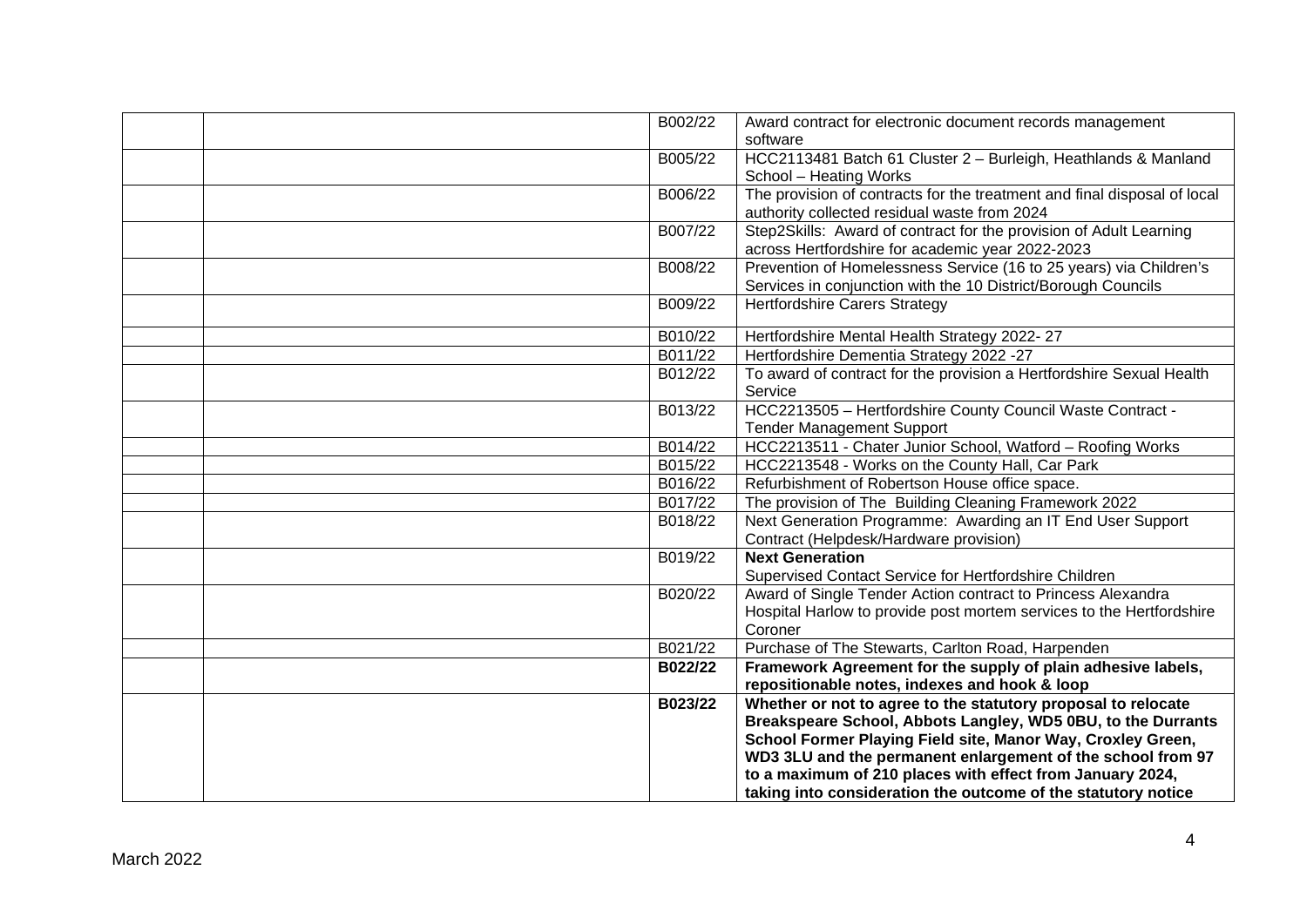|         | period. NB An officer decision will only be taken if no objections                                                                                                                                                              |
|---------|---------------------------------------------------------------------------------------------------------------------------------------------------------------------------------------------------------------------------------|
|         | to the statutory proposal are received                                                                                                                                                                                          |
| B024/22 | HCC2213489 - Tannery Drift First School, Royston - Heating<br><b>Works</b>                                                                                                                                                      |
| B025/22 | HCC2213572 - Featherstone Wood Primary School & Nursery,<br>Stevenage and Eastbury Farm Primary School, Northwood -<br><b>Heating Upgrade</b>                                                                                   |
| B026/22 | HCC2213573 -Bedwell Primary School & Nursery, Stevenage and<br>Woollenwick Infant & Nursery School, Stevenage - Heating<br>Upgrade                                                                                              |
| B027/22 | HCC2213523 - Little Furze Demolition & Construction of a Care<br>Home                                                                                                                                                           |
| B028/22 | <b>HCC2213637 - Various Sites - PV Installations</b>                                                                                                                                                                            |
| B029/22 | HCC2213590Cluster 4 - Aldbury C of E Primary, Bernards Heath<br>Infant & Lordship Farm Primary School - Roofing + Cladding<br><b>Works</b>                                                                                      |
| B030/22 | HCC2213589 Cluster 3 - Burleigh Primary School - Roofing +<br><b>Cladding Works</b>                                                                                                                                             |
| B031/22 | HCC2213588 - Cluster 2 - Kings Langley Primary, Kingsway Infant<br>& The Richard Whittington Primary School - Roofing + Cladding<br><b>Works</b>                                                                                |
| B032/22 | To initiate consultation on a proposal to change the age range of<br>Aboyne Lodge Primary School, St Albans, to remove the nursery<br>provision by the changing the admission age range from 4 to 11<br>years to 5 to 11 Years. |
| B034/22 | Award of contracts for external insurance arrangements                                                                                                                                                                          |
| B035/22 | Tender for the contract of the provision of tutors and education<br>alternative provision                                                                                                                                       |
| B036/22 | Provision of County wide Complex Needs Service - Award of<br>contract                                                                                                                                                           |
| B037/22 | <b>Contract for the Provision of Support to Prevent Family</b><br><b>Breakdown</b>                                                                                                                                              |
| B038/22 | Framework Agreement for the Provision of a Support Service to<br>Prevent Family Breakdown and to Support Reunification Home                                                                                                     |

**\*\*** The address from which, subject to any prohibition or restriction on their disclosure, copies of, or extracts from, any document listed is available from County Hall, Pegs Lane, Hertford. SG13 8DE. Other documents relevant to these matters may be submitted to the decision maker. To request details of such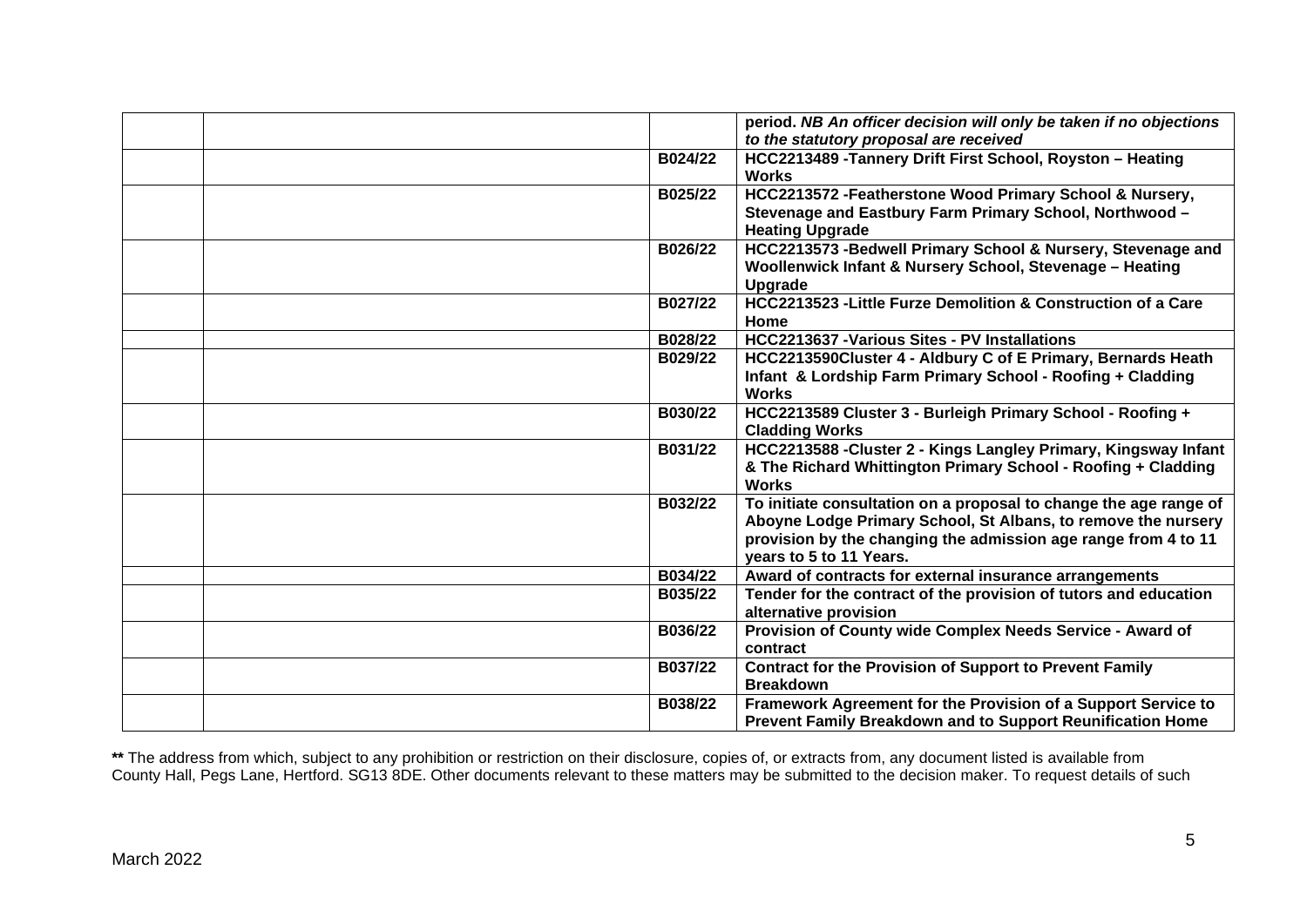documents (if any) as they become available, contact Deborah Jeffery, Assistant Manager, Democratic Services by email [\(Deborah.jeffery@hertfordshire.gov.uk\)](mailto:Deborah.jeffery@hertfordshire.gov.uk) or phone (01992 555563)

\*\*\* In accordance with Regulation 10(1) of The Local Authorities (Executive Arrangements) (Meetings and Access to Information) (England) Regulations 2012 (the '2012 Regulations') these items of business will be considered by Cabinet at its meeting 13 May 2019. Notices issued, as required by the 2012 Regulations, can be viewed at <https://democracy.hertfordshire.gov.uk/mgCalendarMonthView.aspx?GL=1&bcr=1>

ᵻᵻ Documents to be considered by the Cabinet are published on the Councils website at <https://democracy.hertfordshire.gov.uk/mgCalendarMonthView.aspx?GL=1&bcr=1>

‡‡ Grounds for exemption are: -

- (a) where the decision is a decision taken under the Special Urgency provisions in Annex 4 of the Constitution
- (b) where the Chief Executive certifies that implementation of the decision is critical for service delivery
- (c) where the Director of Law & Governance certifies that the Council would be likely to suffer legal prejudice from a delay in implementation of the decision resulting from the decision being Called-In
- (d) where the Director of Resources certifies that the Council would be likely to suffer financial prejudice from a delay in implementation of the decision resulting from the decision being Called-In
- (e) where the Director of Law & Governance certifies that a delay in implementation of the decision resulting from the decision being Called-In would result in the decision being incapable of implementation or meaningful implementation
- (f) where the decision results from consideration of a recommendation or report from the OSC or any sub-committee or Topic Group of the OSC
- (g) where the decision results from a reference back decision by Overview and Scrutiny Committee; or
- (h) where the decision is a recommendation to Full Council;
- (i) where the Call-In period has expired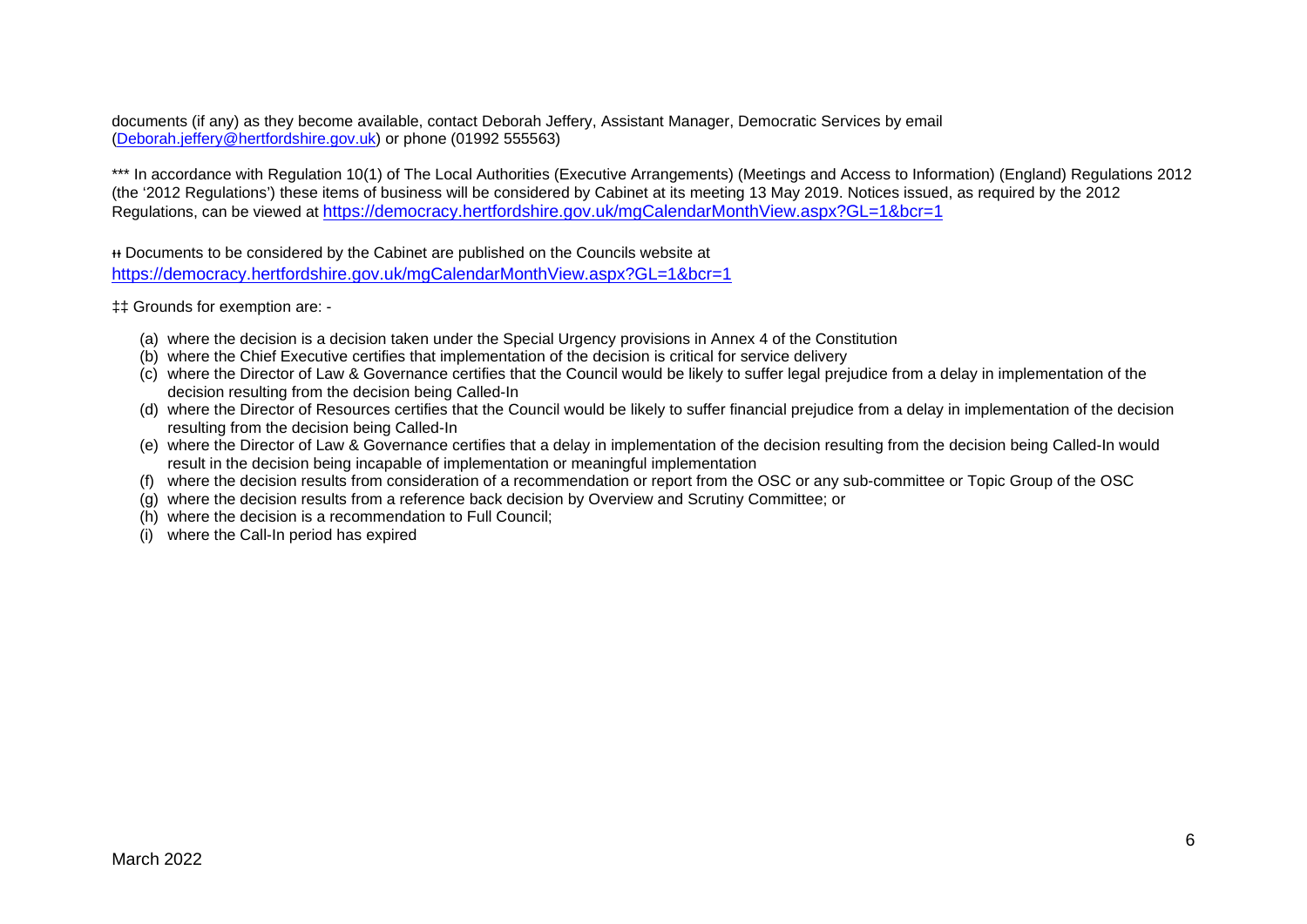## **PART A: DECISIONS BY CABINET NOTE:** NEW ITEMS AND AMENDMENTS ARE SHOWN IN BOLD

| Ref No. | <b>Matter for decision</b>                                                                                                 | <b>Date</b><br>decision to<br>be made | <b>Cabinet Panels</b><br>to be consulted                             | <b>Officer contact for</b><br>this matter | <b>Documents to be</b><br>considered**ff                                                                                                   | <b>Exempt from</b><br>the Council's<br>Call-in<br>procedures <sub>#</sub><br>Yes/No |
|---------|----------------------------------------------------------------------------------------------------------------------------|---------------------------------------|----------------------------------------------------------------------|-------------------------------------------|--------------------------------------------------------------------------------------------------------------------------------------------|-------------------------------------------------------------------------------------|
| A067/21 | Adoption of the<br><b>Hertfordshire County</b><br>Council's Tree and<br><b>Woodland Strategy</b>                           | 21/03/2022                            | The<br>Environment                                                   | <b>Tony Bradford</b><br>01992 556028      | Report of the Executive Director<br>of Environment & Transport                                                                             | No                                                                                  |
| A007/22 | Whether or not to<br>agree to the statutory<br>proposal to close<br>Wareside C of E<br>Primary School on 31<br>August 2022 | 21/03/2022                            | N/A                                                                  | <b>Chris Martin</b><br>01992 556308       | Report of the Executive Director<br>of Children's Services                                                                                 | <b>No</b>                                                                           |
| A084/21 | <b>Family Hubs Strategy</b>                                                                                                | 25/04/2022                            | Children, Young<br>People &<br>Families                              | <b>Melany Knowles</b><br>01992 555874     | Report of the Executive Director<br>of Children's Services                                                                                 | No                                                                                  |
| A088/21 | Procurement of Adult<br><b>Care Service Housing</b><br><b>Management Provider</b>                                          | 25/04/2022                            | Resources &<br>Performance<br>Adult Care,<br>Health &<br>Wellbeing   | Michael Wright<br>01992 556047            | Joint Report of the Report of the<br>Deputy Chief Executive and the<br><b>Executive Director of Adult Care</b><br><b>Services</b>          | <b>No</b>                                                                           |
| A008/22 | Approval to the sale of<br>Land at former<br>Meriden School,<br>Harvest End, Watford                                       | 25/04/2022                            | Resources &<br>Performance                                           | <b>Neil Barker</b><br>01992 556075        | Report of the Deputy Chief<br><b>Executive and Executive Director</b><br>of Resources                                                      | <b>No</b>                                                                           |
| A013/22 | <b>Family Safeguarding</b><br>for Children in Care -<br>decision to proceed<br>with programme                              | 25/04/2022                            | Resources &<br>Performance<br>Children, Young<br>People&<br>Families | <b>Ruth Fennemore</b><br>01992 556409     | Report of the Deputy Chief<br><b>Executive and Executive Director</b><br>of Resources and the Executive<br>Director of Children's Services | <b>No</b>                                                                           |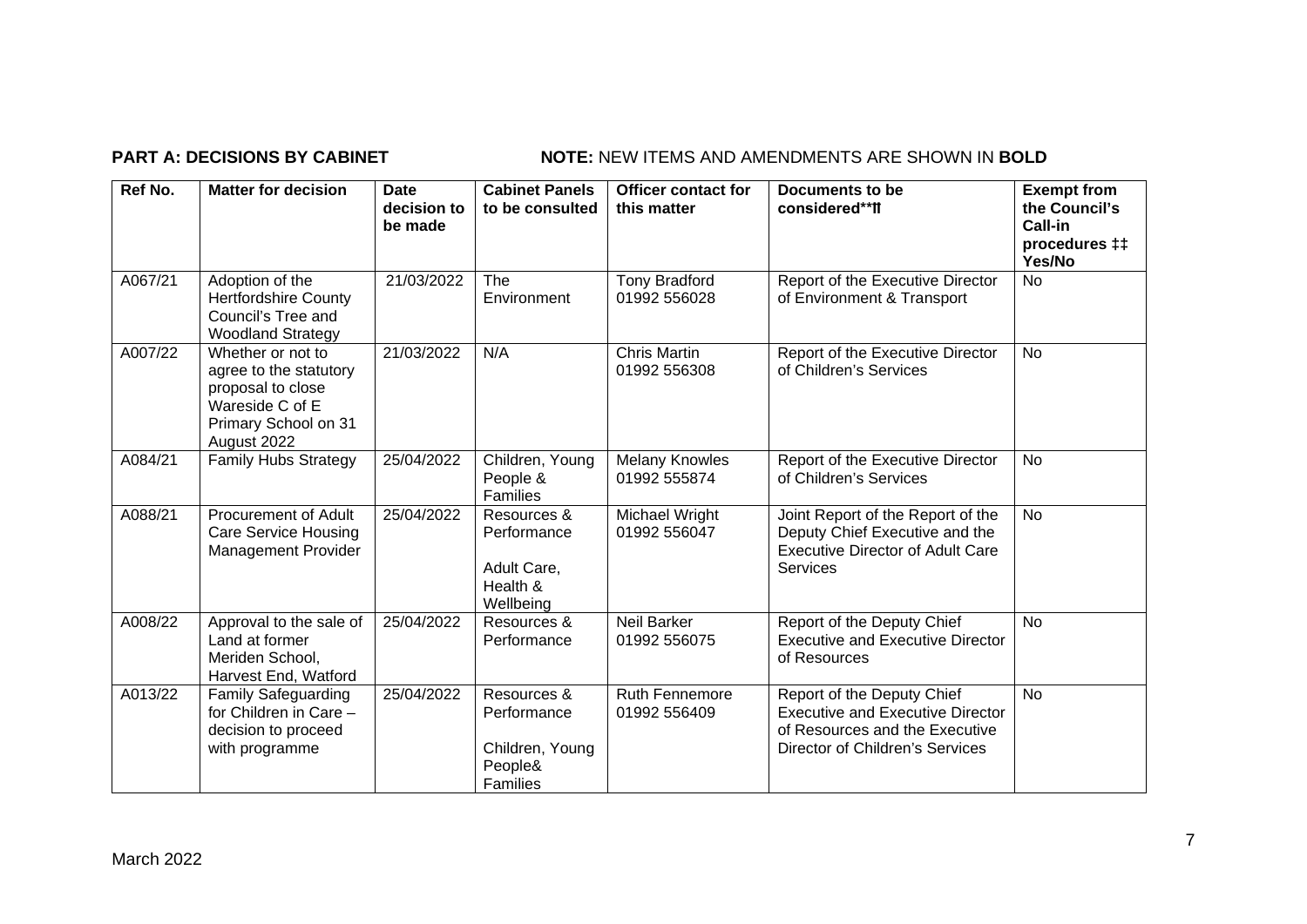| A015/22 | 41-45 & 47 High<br><b>Street Ware,</b><br>proposed purchase<br>of property for a new<br><b>Ware Library</b>                                                                                                                                                            | 25/04/2022 | <b>Resources and</b><br>Performance<br><b>Education</b><br>Libraries &<br>Lifelong<br>Learning | <b>Carolyn Clark</b><br>01992555280   | <b>Report of the Deputy Chief</b><br><b>Executive and Executive</b><br><b>Director of Resources</b><br>Part II - Information relating to<br>the financial or business<br>affairs of any particular person<br>(including the Council). | <b>No</b> |
|---------|------------------------------------------------------------------------------------------------------------------------------------------------------------------------------------------------------------------------------------------------------------------------|------------|------------------------------------------------------------------------------------------------|---------------------------------------|---------------------------------------------------------------------------------------------------------------------------------------------------------------------------------------------------------------------------------------|-----------|
| A044/21 | To inform on the<br>proposed pattern of<br><b>Primary Specialist</b><br><b>Resource Provision</b><br>(SRP) and<br>consequential<br>organisational<br>changes required to<br>form Phase 2 of the<br>SRP strategy, and to<br>seek agreement to<br>consult upon them      | 23/05/2022 | Education,<br>Libraries & Life<br>Long Learning                                                | Pauline Davis<br>01992 555865         | Report of the Executive Director<br>of Children's Services                                                                                                                                                                            | <b>No</b> |
| A012/22 | Changes in<br>commissioning and<br>partnership working<br>arrangement arising<br>from the Health and<br>Care Bill                                                                                                                                                      | 23/05/2022 | Adult Care,<br>Health &<br>Wellbeing<br><b>Cabinet Panel</b>                                   | Tom Hennessey<br>01992 588385         | Report of the Executive Director<br>of Adult Care Services                                                                                                                                                                            | <b>No</b> |
| A016/22 | Whether or not to<br>agree to the<br>statutory proposal to<br>relocate Breakspeare<br>School, Abbots<br>Langley, WD5 0BU,<br>to the Durrants<br><b>School Former</b><br><b>Playing Field site,</b><br><b>Manor Way, Croxley</b><br>Green, WD3 3LU and<br>the permanent | 23/05/2022 | <b>Education</b><br><b>Libraries &amp;</b><br>Lifelong<br>Learning                             | <b>Samantha Young</b><br>01992 555754 | <b>Report of the Executive</b><br><b>Director of Children's Services</b><br>Part II - Information relating to<br>the financial or business<br>affairs of any particular person<br>(including the Council).                            | <b>No</b> |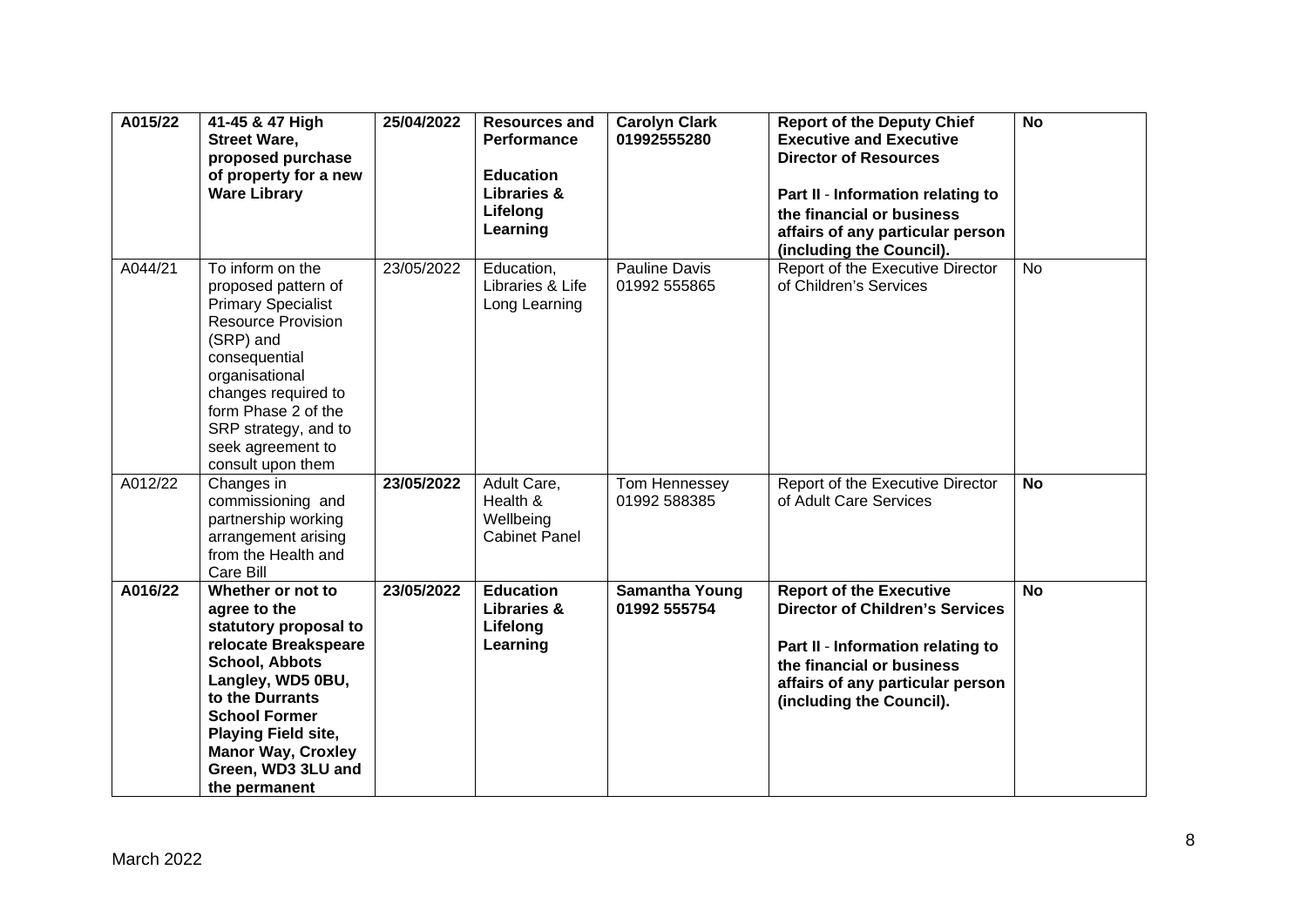| A017/22 | enlargement of the<br>school from 97 to a<br>maximum of 210<br>places with effect<br>from January 2024,<br>taking into<br>consideration the<br>outcome of the<br>statutory notice<br>period. NB<br><b>Agreement to the</b><br>statutory proposal<br>by Cabinet will only<br>be required if<br>objections are<br>received to it.<br>Whether or not to<br>approve capital<br>funding to cover the<br>funding gap, in order<br>to deliver a new,<br>developer-built, 2-<br>form entry primary<br>school at Cheshunt | 23/05/2022 | <b>Education</b><br><b>Libraries &amp;</b><br>Lifelong<br>Learning | <b>Kate Leahy</b><br>01992 555864 | <b>Report of the Executive</b><br><b>Director of Children's Services</b>                                                                                    | <b>No</b> |
|---------|------------------------------------------------------------------------------------------------------------------------------------------------------------------------------------------------------------------------------------------------------------------------------------------------------------------------------------------------------------------------------------------------------------------------------------------------------------------------------------------------------------------|------------|--------------------------------------------------------------------|-----------------------------------|-------------------------------------------------------------------------------------------------------------------------------------------------------------|-----------|
|         | Lakeside and to<br>approve the<br>associated land<br>transactions                                                                                                                                                                                                                                                                                                                                                                                                                                                |            |                                                                    |                                   |                                                                                                                                                             |           |
| A015/21 | Consider the future of<br>Land North of Roysia<br>School, Royston                                                                                                                                                                                                                                                                                                                                                                                                                                                | 20/06/2022 | Resources and<br>Performance                                       | James Young<br>01992 556551       | Report of the Deputy Chief<br><b>Executive and Executive Director</b><br>of Resources                                                                       | <b>No</b> |
|         |                                                                                                                                                                                                                                                                                                                                                                                                                                                                                                                  |            |                                                                    |                                   | Part I and Part II Report - due to<br>'Information relating to the<br>financial or business affairs of<br>any particular person (including<br>the Council)' |           |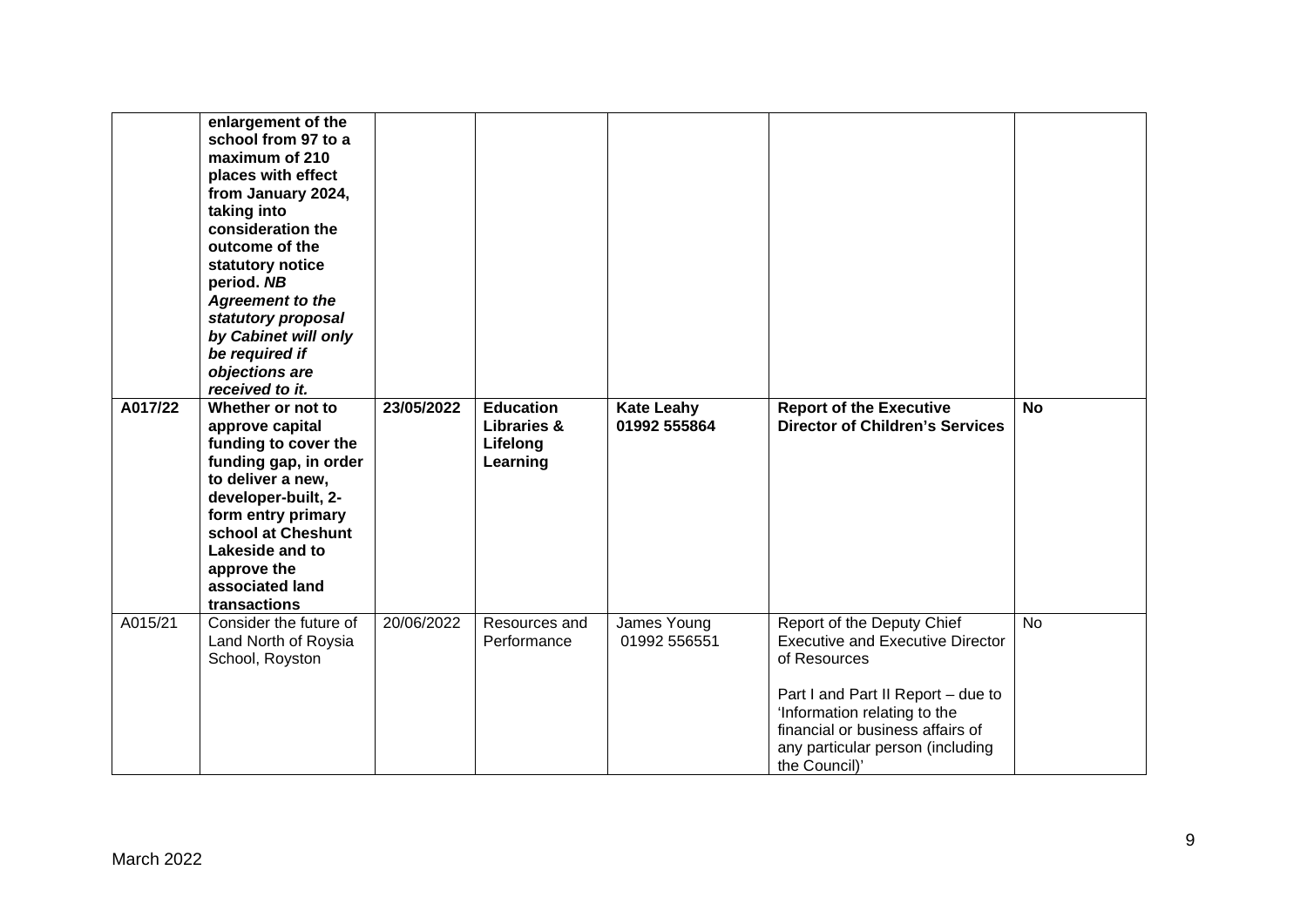| A018/21 | Consider the future of<br>Land at 2B Star Street<br>in connection with the<br>existing library at 87<br>High Street, Ware. | 20/06/2022                                               | Resources and<br>Performance<br>Education<br>Libraries &<br>Lifelong<br>Learning | Roger Arbon<br>01992 588052                | Report of the Deputy Chief<br><b>Executive and Executive Director</b><br>of Resources<br>Part I and Part II Report - due to<br>'Information relating to the<br>financial or business affairs of<br>any particular person (including<br>the Council)' | <b>No</b> |
|---------|----------------------------------------------------------------------------------------------------------------------------|----------------------------------------------------------|----------------------------------------------------------------------------------|--------------------------------------------|------------------------------------------------------------------------------------------------------------------------------------------------------------------------------------------------------------------------------------------------------|-----------|
| A087/21 | <b>Hertfordshire Mental</b><br>Health Strategy 2022-<br>2027                                                               | 20/06/2022                                               | Adult Care,<br>Health &<br>Wellbeing                                             | James Salmon<br>01438 844152               | Report of the Executive Director<br>of Adult Care Services                                                                                                                                                                                           | <b>No</b> |
| A014/22 | Procurement of<br>Mobilising System for<br>East Coast and<br><b>Hertfordshire Control</b><br>Room Consortium<br>(ECHCRC)   | 20/06/2022                                               | Public Health &<br>Community<br>Safety                                           | Michael Wright<br>07471 020913.            | Report of the Executive Director<br>of Community Protection                                                                                                                                                                                          | <b>No</b> |
| A018/22 | <b>Alternative Verge</b><br><b>Maintenance (AVM)</b>                                                                       | 20/06/2022                                               | <b>Highways &amp;</b><br><b>Transport</b>                                        | <b>Chris Jackson</b><br>07915110215        | <b>Report of the Executive</b><br>Director of Environment &<br><b>Transport</b>                                                                                                                                                                      | <b>No</b> |
| A086/21 | Highways Drainage<br>Strategy                                                                                              | 18/07/2022                                               | Highways &<br>Transport                                                          | <b>Richard Hennis</b><br>01992 658255      | Report of the Executive Director<br>of Environment & Transport                                                                                                                                                                                       | <b>No</b> |
| A009/22 | <b>Minerals and Waste</b><br>Local Plan: Draft Plan<br>Consultation                                                        | Cabinet<br>18/07/2022<br>County<br>Council<br>19/07/2022 | The<br>Environment                                                               | <b>Christopher Stanek</b><br>01992 658398  | Report of the Executive Director<br>of Environment & Transport                                                                                                                                                                                       | Yes       |
| A019/22 | <b>Approval of the PH</b><br><b>Strategy 2022 - 2027</b>                                                                   | 18/07/2022                                               | <b>Public Health</b><br>and<br><b>Community</b><br><b>Safety</b>                 | <b>Joanne Doggett</b><br>Tel: 01992 556358 | <b>Report of the Executive</b><br><b>Director of Public Health</b>                                                                                                                                                                                   | <b>No</b> |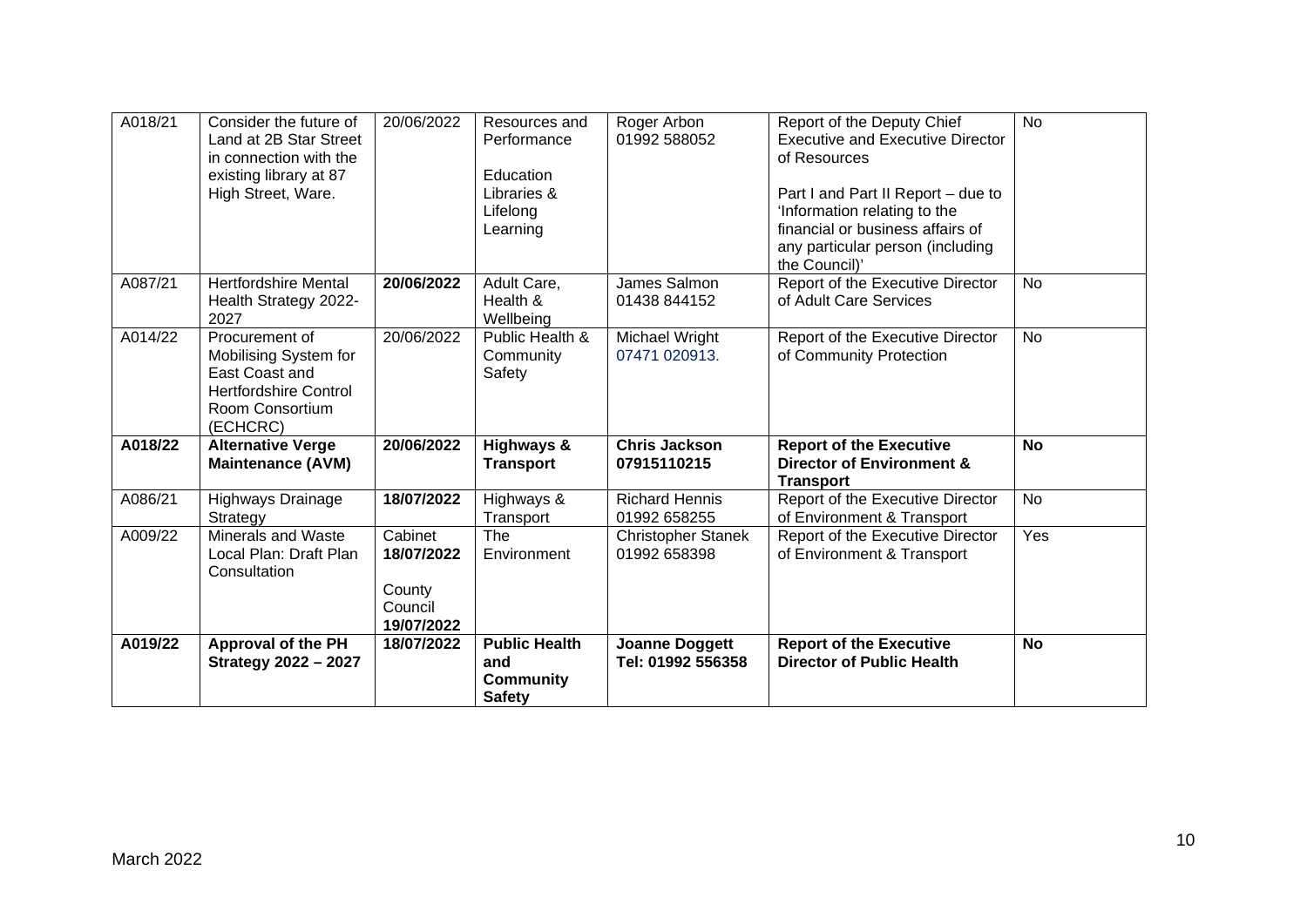## **Membership of Cabinet**

| <b>Stella Nash</b>     | <b>Adult Care, Health &amp; Wellbeing</b>            | <b>Richard Roberts</b> | <b>Leader of The Council</b>                |
|------------------------|------------------------------------------------------|------------------------|---------------------------------------------|
| <b>Teresa Heritage</b> | <b>Children, Young People &amp; Families</b>         | <b>Morris Bright</b>   | <b>Public Health &amp; Community Safety</b> |
| <b>Terry Douris</b>    | <b>Education, Libraries &amp; Life Long Learning</b> | <b>Bob Deering</b>     | <b>Resources &amp; Performance</b>          |
| <b>Stephen Boulton</b> | <b>Growth, Infrastructure &amp; Planning</b>         | <b>Eric Buckmaster</b> | <b>The Environment</b>                      |
| <b>Phil Bibby</b>      | <b>Highways &amp; Transport</b>                      |                        |                                             |

\*\*\* In accordance with Regulation 10(1) of The Local Authorities (Executive Arrangements) (Meetings and Access to Information) (England) Regulations 2012 (the '2012 Regulations') this item of business will be considered by Cabinet. Notices issued, as required by the 2012 Regulations, can be viewed at Decisions [| Hertfordshire County Council](https://www.hertfordshire.gov.uk/About-the-council/freedom-of-information-and-council-data/Open-Data-Statistics-about-Hertfordshire/How-we-make-decisions/Decisions/Decisions.aspx#keydecisions)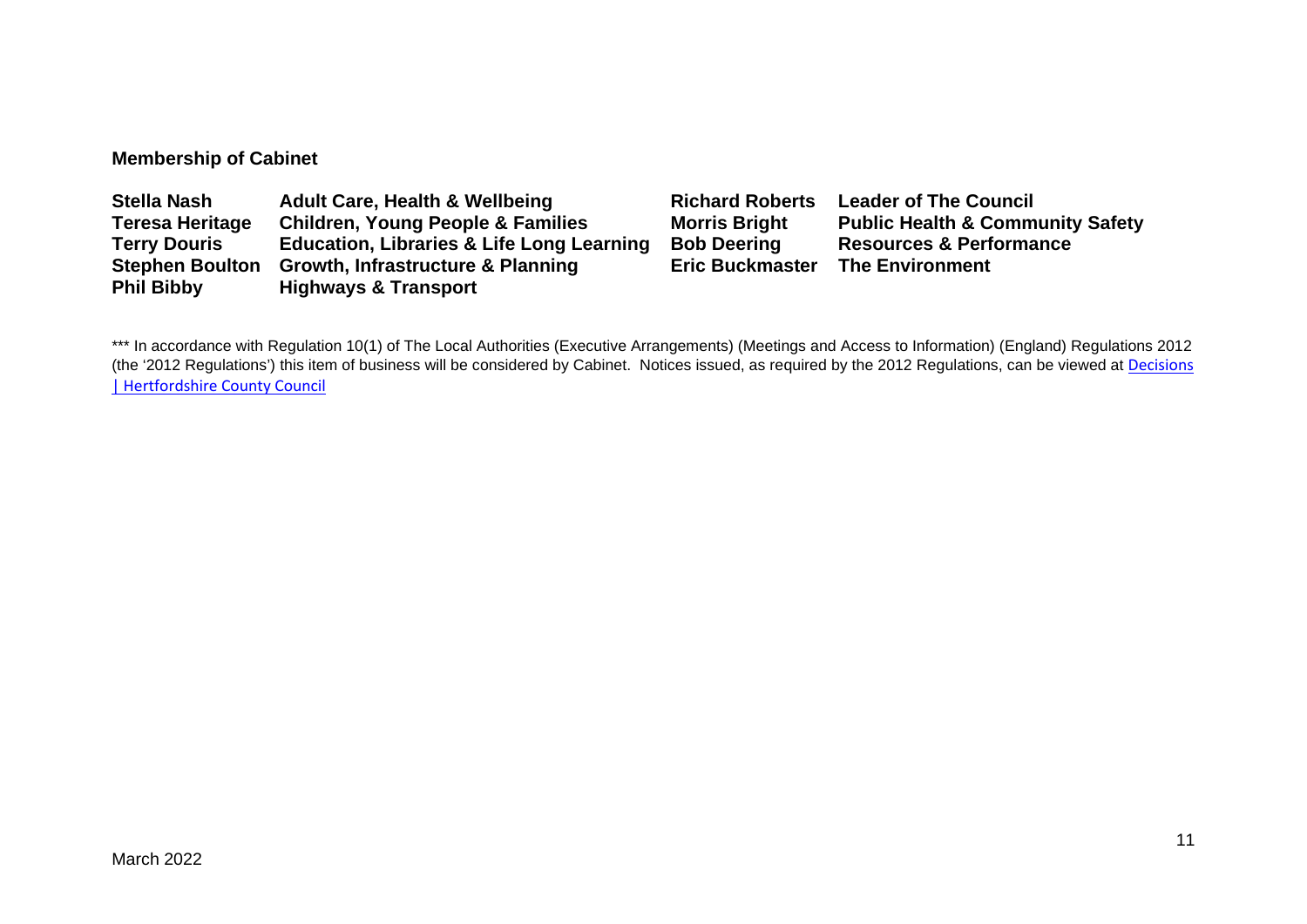## **PART B: DECISIONS BY CHIEF OFFICERS** NOTE: NEW ITEMS AND AMENDMENTS ARE SHOWN IN BOLD

| <b>Ref No</b> | <b>Issue for Decision</b>                                                                                                   | <b>Name and Title</b><br>of Decision<br><b>Maker</b>                                            | Date, or<br>period<br>within<br>which,<br>decision to<br>be made | <b>Cabinet</b><br>Panels to be<br>consulted | <b>Officer contact for</b><br>this matter | <b>Documents to</b><br>be considered <sup>1</sup> | <b>Exempt</b><br>from the<br>Council's<br>Call-In<br><b>Procedures</b><br>Yes / No |
|---------------|-----------------------------------------------------------------------------------------------------------------------------|-------------------------------------------------------------------------------------------------|------------------------------------------------------------------|---------------------------------------------|-------------------------------------------|---------------------------------------------------|------------------------------------------------------------------------------------|
| B001/22       | <b>Traffic Regulation</b><br>Orders - various (see<br>attached Schedule<br>Appendix 1)                                      | Mark Kemp<br><b>Director</b><br>Environment and<br>Infrastructure                               | During the<br>period of this<br><b>Forward Plan</b>              |                                             | Mark Kemp<br>01992 555206                 | Reports from<br><b>Lead Officers</b>              | <b>No</b>                                                                          |
| B003/21       | Approval to the sale of<br>part of the Land at<br>Onslow St Audrey's<br>School, Hatfield                                    | Scott Crudgington<br>Deputy Chief<br>Executive and<br><b>Executive Director</b><br>of Resources | <b>March 2022</b><br>(was<br><b>February</b><br>2022)            |                                             | <b>Sharon Roskilly</b><br>01992 555988    | See note 4 below                                  | <b>No</b>                                                                          |
| B006/21       | Approval to the terms<br>of sale for Former<br><b>Highway Maintenance</b><br>Depot, Station Road,<br><b>Watton at Stone</b> | Scott Crudgington<br>Deputy Chief<br>Executive and<br><b>Executive Director</b><br>of Resources | <b>March 2022</b><br>(was<br><b>February</b><br>2022)            |                                             | <b>Andrew Edwards</b><br>01992 556007     | See Note 4 below                                  | No                                                                                 |
| B011/21       | Land and building at<br>Meadowbank,<br>Alexandra Road,<br>Kings Langley -<br>Appropriation to Adult<br><b>Care Services</b> | Scott Crudgington<br>Deputy Chief<br>Executive and<br><b>Executive Director</b><br>of Resources | April 2022<br>(was January<br>2022)                              |                                             | Carolyn Clark<br>01992 555280             | Report                                            | No                                                                                 |
| B026/21       | <b>Single Tender Action</b><br>for Midpoint Intensive<br><b>Enablement Service</b>                                          | Mark Harvey<br>Operations<br>Director - Adult<br><b>Disabilities</b>                            | <b>March 2022</b><br>(was<br><b>February</b><br>2022)            |                                             | James Salmon<br>01438 844152              | Report                                            | <b>No</b>                                                                          |

<sup>&</sup>lt;sup>1</sup> The address from which, subject to any prohibition or restriction on their disclosure, copies of, or extracts from, any document listed is available is County Hall, Pegs Lane, Hertford, SG13 8DE. Other documents relevant to these matters may be submitted to the decision maker. To request details of such documents (if any) as they become available contact Deborah Jeffery, Assistant Manager, Democratic Services by email (deborah.jeffery@hertfordshire.gov.uk) or phone (01992 555563).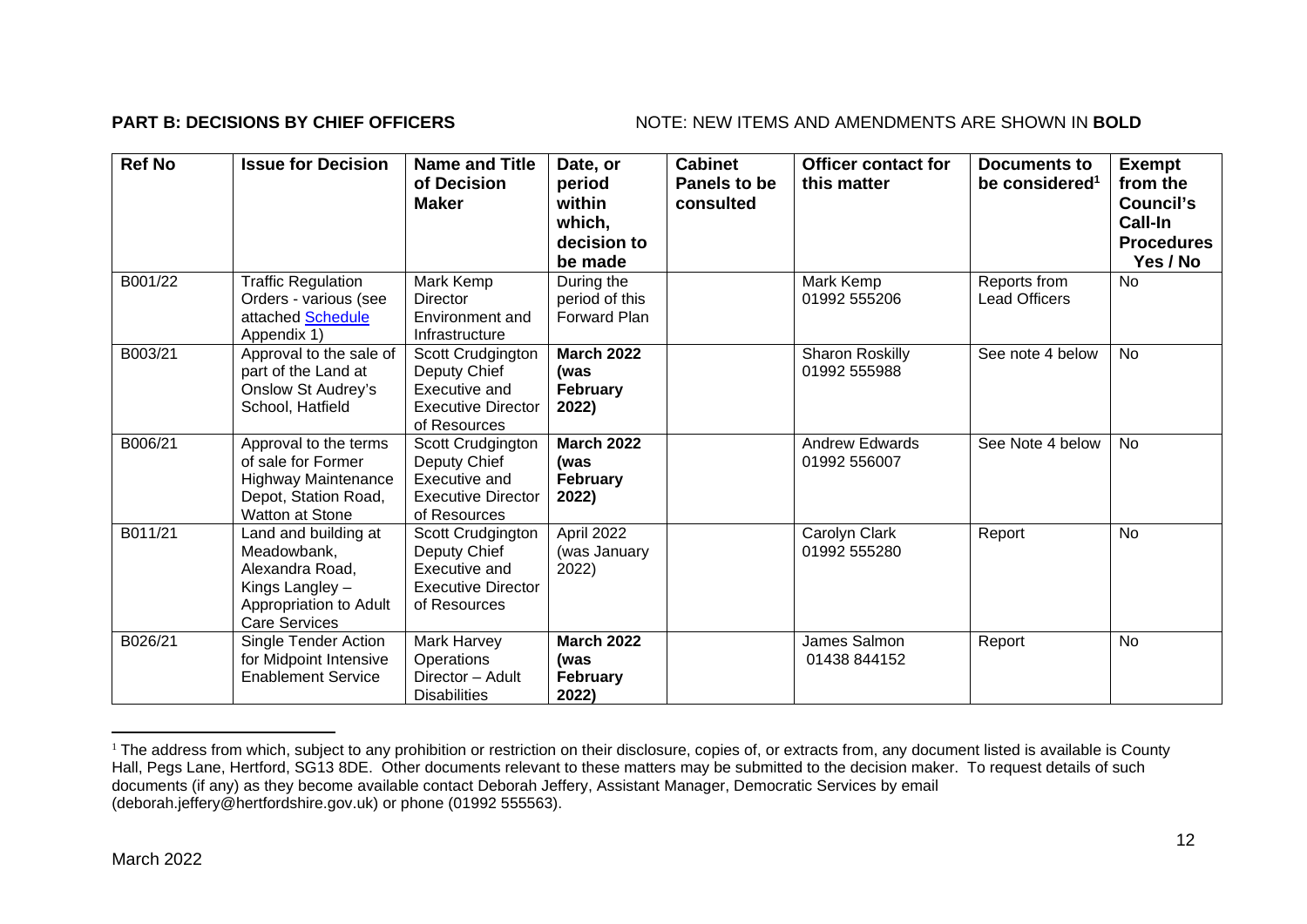|         |                                                                                                                                         |                                                                                                 | December<br>2021)                              |                                        |                  |           |
|---------|-----------------------------------------------------------------------------------------------------------------------------------------|-------------------------------------------------------------------------------------------------|------------------------------------------------|----------------------------------------|------------------|-----------|
| B030/21 | <b>HCC2112744 - Care</b><br>Provider for new care<br>home development at<br>Little Furze, South<br>Oxhey                                | Sass Pledger<br>Asst Director-<br>Property                                                      | <b>April 2022</b><br>(was March<br>2022)       | Jackie Aldridge<br>01992 588138        | See Note 2 below | <b>No</b> |
| B037/21 | <b>Approval of Enabling</b><br>Agreement and<br>surrender of lease of<br>land at Onslow St<br>Audrey's School,<br>Hatfield              | Scott Crudgington<br>Deputy Chief<br>Executive and<br><b>Executive Director</b><br>of Resources | <b>March 2022</b><br>(was<br>February<br>2022) | <b>Sharon Roskilly</b><br>01992 555988 | See Note 2 below | <b>No</b> |
| B038/21 | Approval of the final<br>terms of the 125-year<br>peppercorn lease for<br>the new special<br>school at Woodside,<br>Welwyn Garden City. | Scott Crudgington<br>Deputy Chief<br>Executive and<br><b>Executive Director</b><br>of Resources | <b>March 2022</b><br>(was<br>February<br>2022) | <b>Sharon Roskilly</b><br>01992 555988 | See Note 2 below | <b>No</b> |
| B056/21 | <b>Contract Award for</b><br>Midpoint Intensive<br><b>Enablement Service</b>                                                            | Mark Harvey<br><b>Operations</b><br><b>Director Adult</b><br><b>Disabilities</b>                | <b>March 2022</b><br>(was<br>February<br>2022) | James Salmon<br>01438 844152           | See Note 2 below | <b>No</b> |
| B057/21 | <b>Award of Framework</b><br>for spot providers                                                                                         | Chris Badger<br><b>Executive Director</b><br>of Adult Care<br>Services                          | <b>July 2022</b><br>(was<br>February<br>2022)  | Daisy Sanghera<br>01438 843391         | See Note 2 below | <b>No</b> |
| B061/21 | <b>Washroom Services</b><br>for all HCC sites -<br>Award of Contract                                                                    | Sass Pledger<br><b>Asst Director</b><br>Property                                                | <b>April 2022</b><br>(was March<br>2022)       | Michael Cunningham<br>01992 556658     | See Note 2 below | <b>No</b> |
| B064/21 | Reinforced<br><b>Autoclaved Aerated</b><br>Concrete (RAAC)<br>repair and<br>replacement of roofs<br>containing this form of<br>concrete | Sass Pledger<br>Asst Director-<br>Property                                                      | <b>April 2022</b><br>(was March<br>2022)       | Jackie Aldridge<br>01992 588138        | See Note 2 below | <b>No</b> |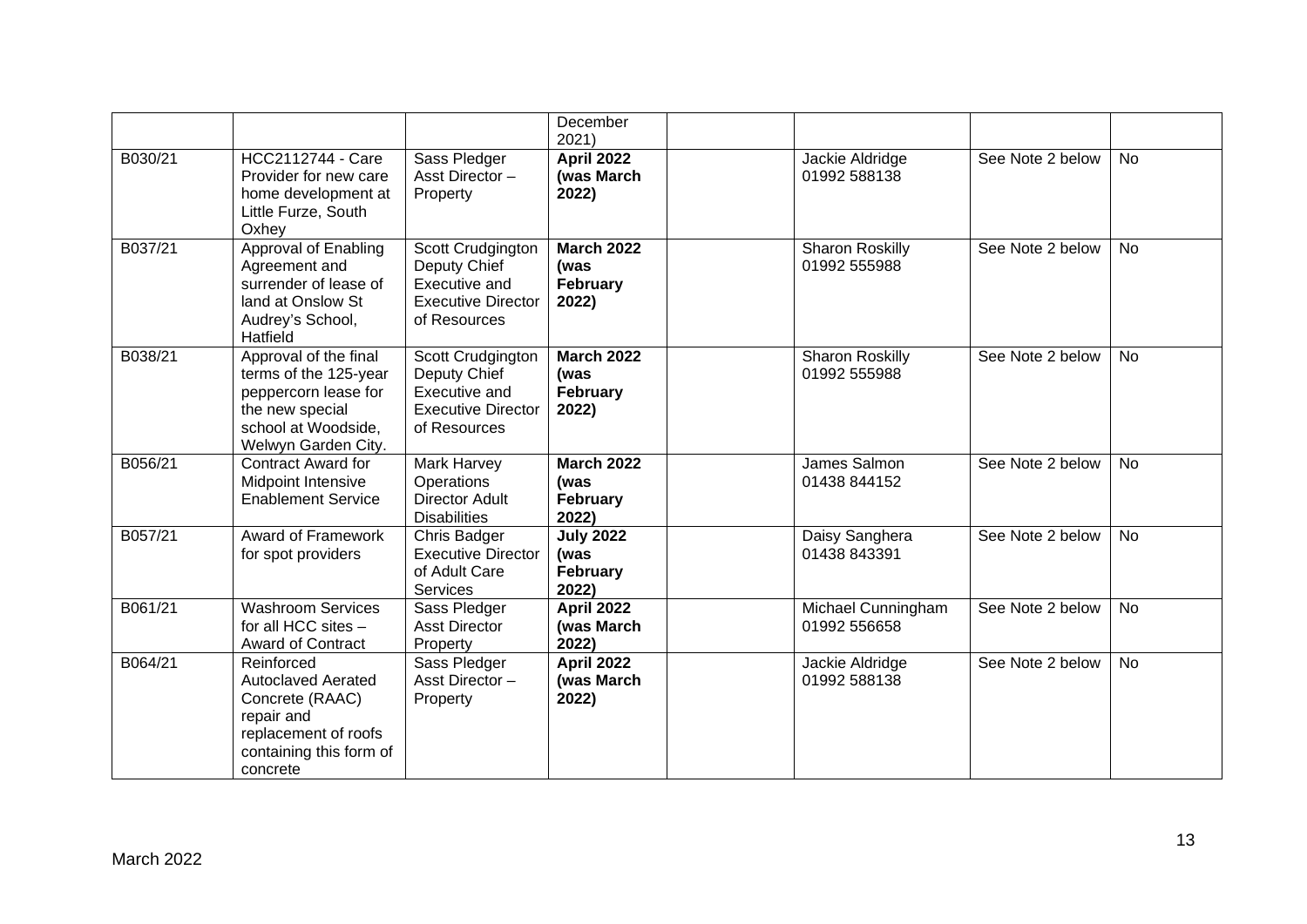| B070/21 | HCC2113018 - Batch<br>63 Cluster 3 - Coates<br>Way JMI and Nursery<br>School & London<br><b>Colney Primary</b><br>School & Nursery<br>Mechanical &<br><b>Electrical Works -</b> | Sass Pledger<br>Asst Director-<br>Property                       | <b>April 2022</b><br>(was March<br>2022)   | Jackie Aldridge<br>01992 588138      | See Note 2 below | No        |
|---------|---------------------------------------------------------------------------------------------------------------------------------------------------------------------------------|------------------------------------------------------------------|--------------------------------------------|--------------------------------------|------------------|-----------|
| B075/21 | HCC2113007 - Batch<br>59 Cluster 1 Ickleford<br>Primary School,<br>Ickleford - Roofing<br>Works                                                                                 | Sass Pledger<br>Asst Director-<br>Property                       | <b>April 2022</b><br>(was March<br>2022)   | Jackie Aldridge<br>01992 588138      | See Note 2 below | <b>No</b> |
| B076/21 | <b>HCC2113008 -Batch</b><br>59 Cluster 2 Ashlyns<br>School, Berkhamsted<br>- Roofing Works                                                                                      | Sass Pledger<br>Asst Director-<br>Property                       | <b>April 2022</b><br>(was March<br>2022)   | Jackie Aldridge<br>01992 588138      | See Note 2 below | <b>No</b> |
| B079/21 | The Supply of<br><b>Laminating Pouches</b>                                                                                                                                      | Glenn Facey<br>Head of Herts<br>FullStop                         | <b>June 2022</b><br>(was January<br>2022)  | <b>Jake Grieves</b><br>01707 292498  | See Note 2 below | <b>No</b> |
| B085/21 | Provision of a<br>dynamic Purchase<br>System for School<br>Coach and Local Bus<br>Operators                                                                                     | <b>Trudie German</b><br>Development and<br>Technology<br>Manager | <b>March 2022</b><br>(was January<br>2022) | <b>Trudie German</b><br>01992 588640 | Report           | <b>No</b> |
| B089/21 | HCC2113182<br>Provision of<br>consultancy services<br>to Adult Care Services<br>construction projects                                                                           | Sass Pledger<br>Asst Director-<br>Property                       | <b>April 2022</b><br>(was March<br>2022)   | Jackie Aldridge<br>01992 588138      | See Note 2 below | No        |
| B092/21 | <b>HCC2113175 - Kings</b><br><b>Langley Primary</b><br>School, Kings Langley<br>$-$ Batch 60 Cluster 1 $-$<br><b>Roofing Works</b>                                              | Sass Pledger<br>Asst Director-<br>Property                       | <b>April 2022</b><br>(was March<br>2022)   | Jackie Aldridge<br>01992 588138      | See Note 2 below | No        |
| B093/21 | HCC2113176 -<br>Andrews Lane<br>Primary School,                                                                                                                                 | Sass Pledger<br>Asst Director-<br>Property                       | <b>April 2022</b><br>(was March<br>2022)   | Jackie Aldridge<br>01992 588138      | See Note 2 below | <b>No</b> |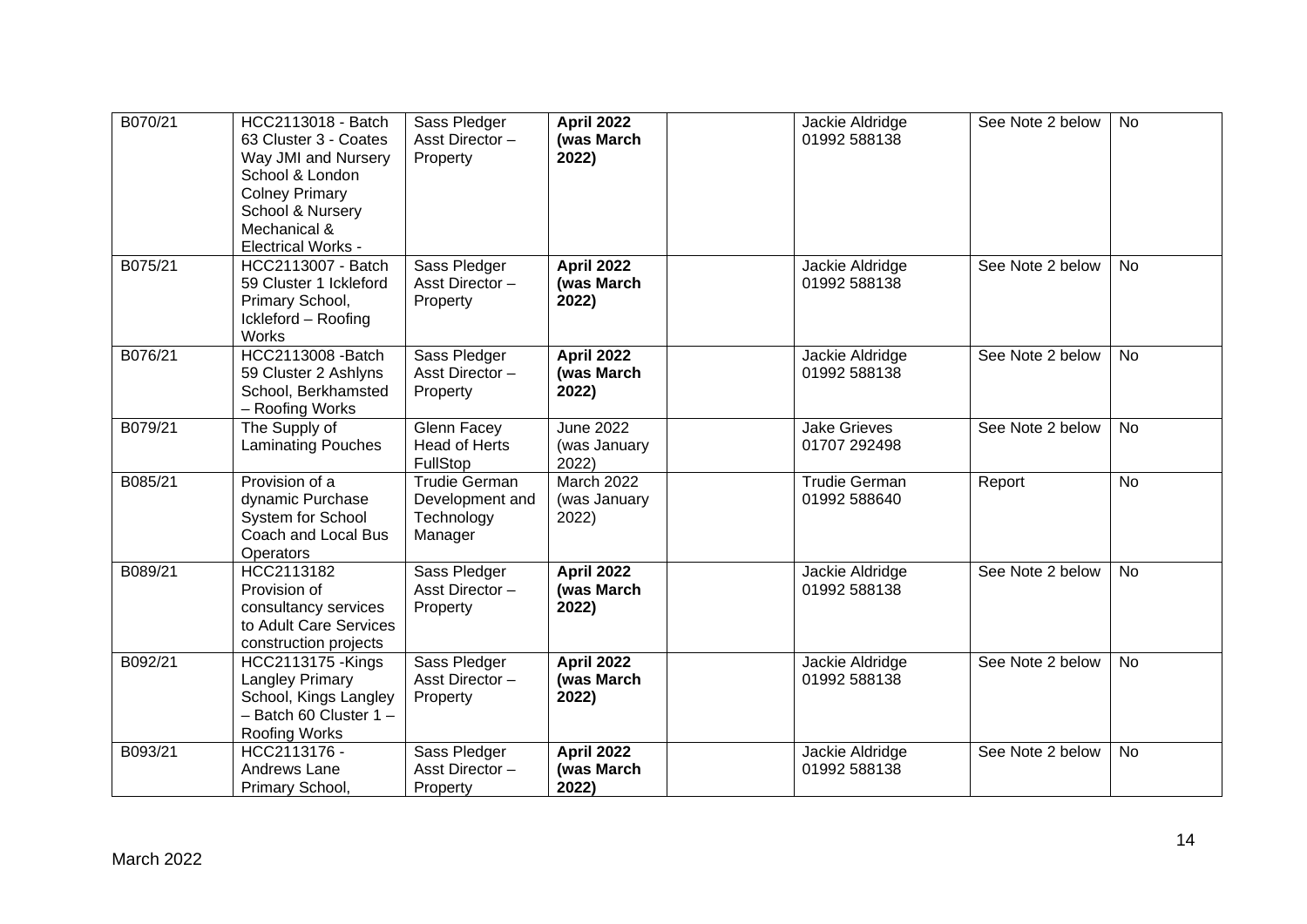|         | Cheshunt - Batch 64<br>Cluster $1 -$ Roofing<br>Works                                                                                                      |                                            |                                          |                                 |                  |           |
|---------|------------------------------------------------------------------------------------------------------------------------------------------------------------|--------------------------------------------|------------------------------------------|---------------------------------|------------------|-----------|
| B094/21 | HCC2113177 -<br>Middleton School,<br>Ware - Batch 64<br>Cluster $2 -$ Roofing<br>Works                                                                     | Sass Pledger<br>Asst Director-<br>Property | <b>April 2022</b><br>(was March<br>2022) | Jackie Aldridge<br>01992 588138 | See Note 2 below | <b>No</b> |
| B095/21 | HCC2113178 - Pixies<br>Hill Primary School,<br>Hemel Hempstead &<br>Garden Fields JMI<br>School, St Albans-<br>Batch 64 Cluster 3-<br><b>Roofing Works</b> | Sass Pledger<br>Asst Director-<br>Property | <b>April 2022</b><br>(was March<br>2022) | Jackie Aldridge<br>01992 588138 | See Note 2 below | <b>No</b> |
| B100/21 | HCC2113221 - The<br>Lea Primary School &<br>Nursery, Harpenden<br>& Malvern Way Infant<br>& Nursery School,<br>Croxley Green -<br>Roofing Works            | Sass Pledger<br>Asst Director-<br>Property | <b>April 2022</b><br>(was March<br>2022) | Jackie Aldridge<br>01992 588138 | See Note 2 below | <b>No</b> |
| B101/21 | HCC2113222 -<br>Icknield Infant &<br>Nursery School,<br>Letchworth - Roofing<br>Works                                                                      | Sass Pledger<br>Asst Director-<br>Property | <b>April 2022</b><br>(was March<br>2022) | Jackie Aldridge<br>01992 588138 | See Note 2 below | <b>No</b> |
| B102/21 | $HCC2113223 -$<br><b>Bushey Manor Junior</b><br>School, Bushey -<br>Roofing Works                                                                          | Sass Pledger<br>Asst Director-<br>Property | <b>April 2022</b><br>(was March<br>2022) | Jackie Aldridge<br>01992 588138 | See Note 2 below | <b>No</b> |
| B103/21 | HCC2113250 -<br><b>Mandeville Primary</b><br>School,<br>Sawbridgeworth - 1<br>Form to 2 Form of<br>entry expansion<br>construction project                 | Sass Pledger<br>Asst Director-<br>Property | <b>April 2022</b><br>(was March<br>2022) | Jackie Aldridge<br>01992 588138 | See Note 2 below | <b>No</b> |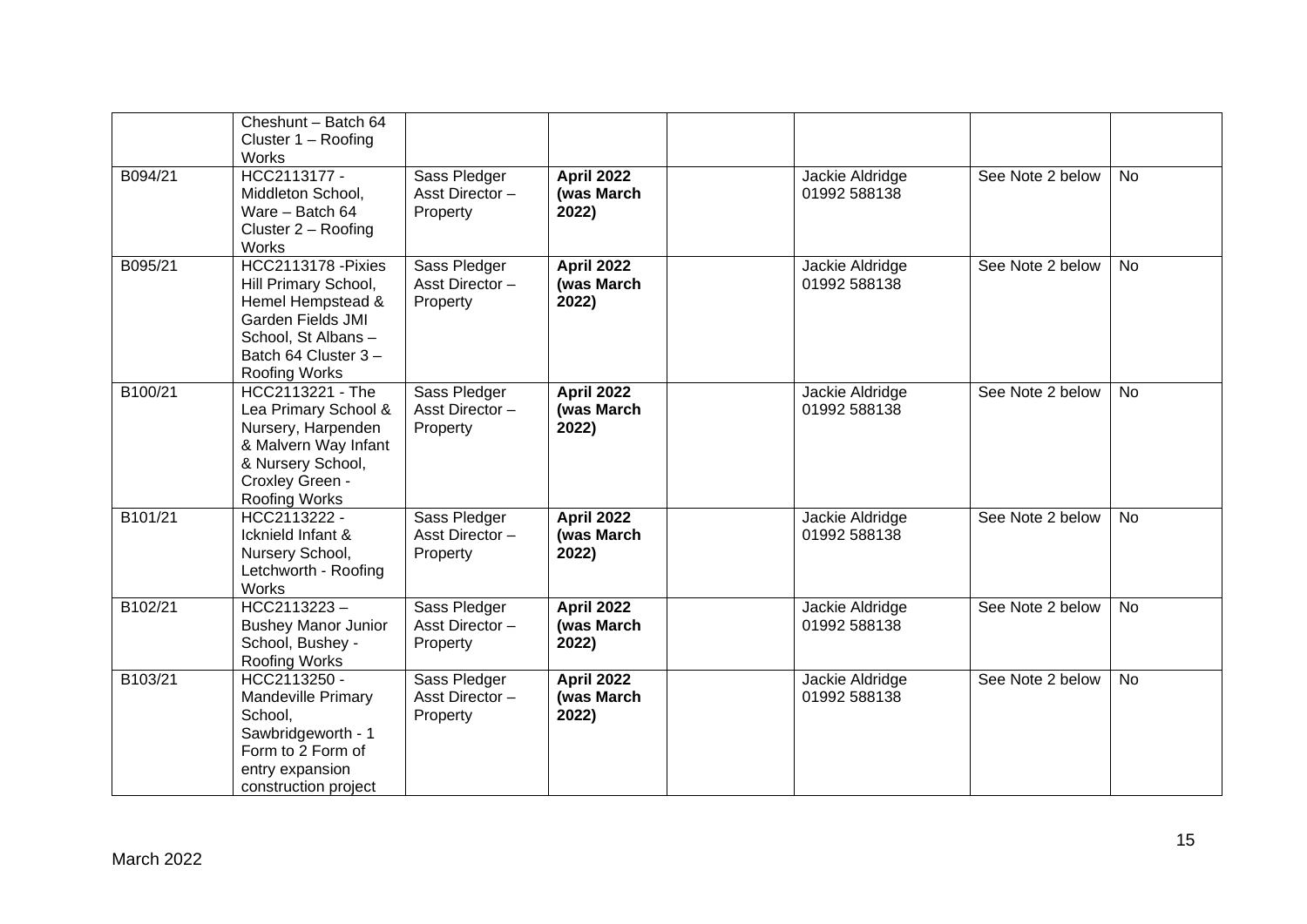|         | and associated<br>external works                                                                                                                                  |                                                                                |                                                |                                      |                  |           |
|---------|-------------------------------------------------------------------------------------------------------------------------------------------------------------------|--------------------------------------------------------------------------------|------------------------------------------------|--------------------------------------|------------------|-----------|
| B108/21 | Approval for capital<br>funding delivery of<br><b>Public Sector</b><br>Decarbonisation<br><b>Works Scheme Works</b><br>for Hertfordshire<br><b>County Council</b> | Steven Pilsworth<br>Director of<br>Finance                                     | May 2022<br>(was January<br>2022)              | <b>Julie Greaves</b><br>01992 555580 | Report           | <b>No</b> |
| B109/21 | The Provision of a<br><b>Delivery Service for</b><br><b>Herts FullStop</b>                                                                                        | Glenn Facey<br><b>Head of Herts</b><br>FullStop                                | <b>June 2022</b><br>(was January<br>2022)      | <b>Jake Grieves</b><br>01707 292498  | See Note 2 below | <b>No</b> |
| B110/21 | HCC2012497 -<br><b>Codicote Primary</b><br>School - School<br>Expansion                                                                                           | Sass Pledger<br>Asst Director-<br>Property                                     | <b>April 2022</b><br>(was March<br>2022)       | Jackie Aldridge<br>01992 588138      | See Note 2 below | <b>No</b> |
| B111/21 | HCC2113354 - Gilston<br>Primary - Commission<br>of design team<br>consultants                                                                                     | Sass Pledger<br>Asst Director-<br>Property                                     | <b>April 2022</b><br>(was March<br>2022)       | Jackie Aldridge<br>01992 588138      | See Note 2 below | <b>No</b> |
| B123/2  | HCC2113431 -<br><b>Procurement of Water</b><br>and Sewerage<br>Services"                                                                                          | Sass Pledger<br>Asst Director-<br>Property                                     | <b>April 2022</b><br>(was March<br>2022)       | James Heslam<br>01992556658          | See note 2       | <b>No</b> |
| B124/21 | HCC2113424 -<br><b>Buntingford First</b><br>School Temp<br>Accommodation                                                                                          | Sass Pledger<br>Asst Director-<br>Property                                     | <b>April 2022</b><br>(was March<br>2022)       | Jackie Aldridge<br>01992 588138      | See note 2       | <b>No</b> |
| B126/21 | HCC2113342 -<br>Buntingford School-<br><b>Construction of New</b><br>Net Zero Carbon first<br>school                                                              | Sass Pledger<br>Asst Director-<br>Property                                     | <b>April 2022</b><br>(was March<br>2022)       | Jackie Aldridge<br>01992 588138      | See note 2       | <b>No</b> |
| B127/21 | Transport,<br>Infrastructure and<br><b>Planning Services</b><br>Framework 2022-23<br>Lots 1-7 Call Offs                                                           | <b>Anthony Boucher</b><br><b>Assistant Director</b><br>Highways<br>Operations, | <b>March 2022</b><br>(was<br>February<br>2022) | Steve Johnson<br>01992 658126        | Report           | <b>No</b> |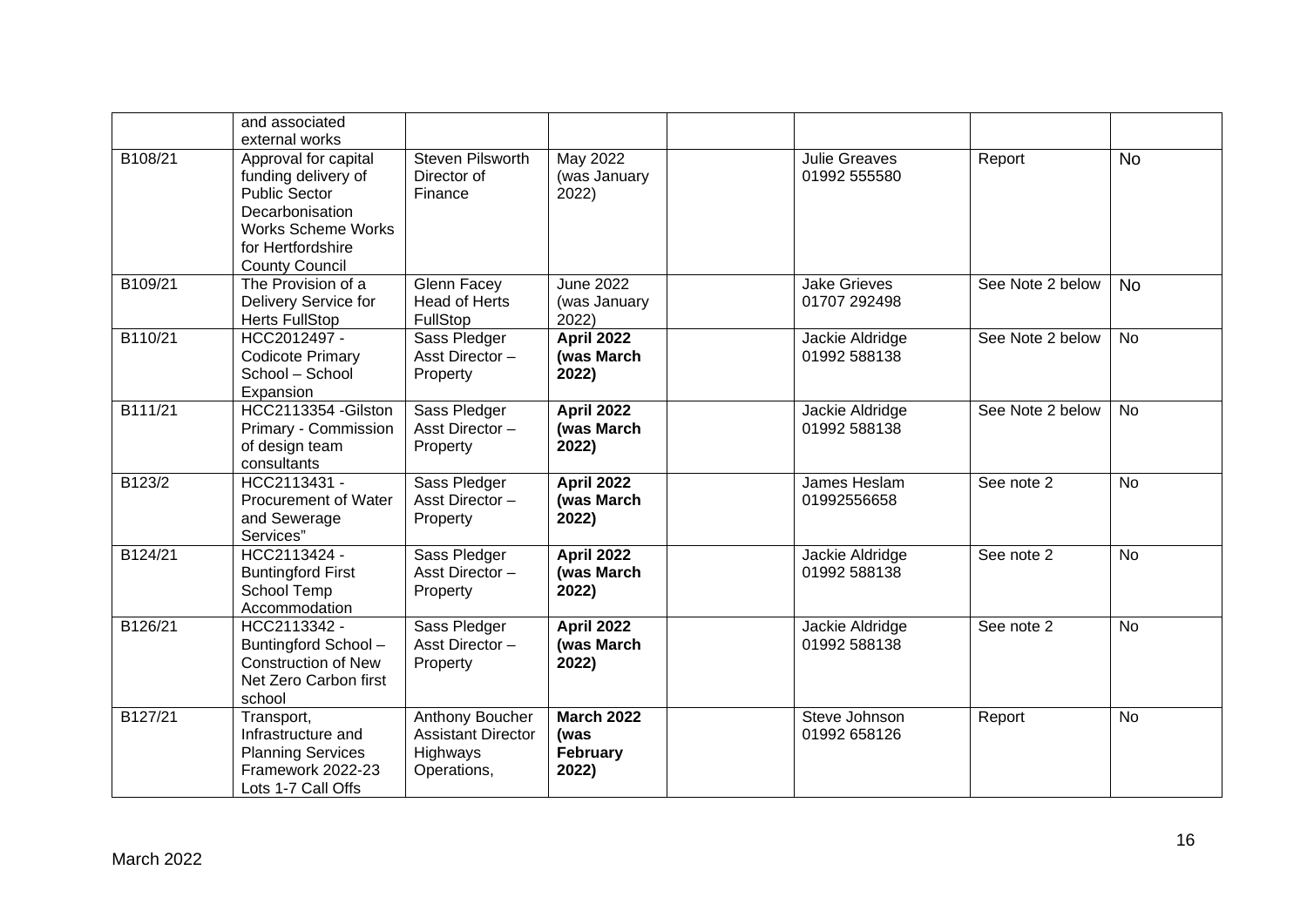|         |                                                                                                                                                                                                                                          | Environment &<br>Infrastructure                                                                 |                                                       |                                     |                  |           |
|---------|------------------------------------------------------------------------------------------------------------------------------------------------------------------------------------------------------------------------------------------|-------------------------------------------------------------------------------------------------|-------------------------------------------------------|-------------------------------------|------------------|-----------|
| B129/21 | Inside Out Intensive<br>Coaching Service for<br>Children in Care                                                                                                                                                                         | Marion Ingram,<br>Operations<br>Director,<br>Specialist<br><b>Services</b>                      | <b>March 2022</b><br>(was<br><b>February</b><br>2022) | Lynn Knowles<br>07740918847         | Report           | <b>No</b> |
| B130/21 | Procurement of a<br>Multi-Provider<br>Framework<br>agreement for the<br>provision of learning<br>opportunities,<br>products and<br>interventions on<br>behalf of Adult Care<br>Services Workforce<br>Development and<br>Partnership Team | Chris Badger,<br><b>Executive Director</b><br><b>Adult Care</b><br>Services                     | <b>March 2022</b><br>(was<br>February<br>2022)        | Mark Gwynne<br>07580 743004         | Report           | <b>No</b> |
| B002/22 | Award contract for<br>electronic document<br>records management<br>software                                                                                                                                                              | Scott Crudgington<br>Deputy Chief<br>Executive and<br><b>Executive Director</b><br>of Resources | <b>March 2022</b><br>(was<br>February<br>2022)        | Anna Morrison<br>01992 555 282      | Report           | <b>No</b> |
| B005/22 | HCC2113481<br>Batch 61 Cluster 2-<br>Burleigh, Heathlands<br>& Manland School -<br><b>Heating Works</b>                                                                                                                                  | Sass Pledger<br>Asst Director-<br>Property                                                      | <b>April 2022</b><br>(was March<br>2022)              | Jackie Aldridge 01992<br>588138     | See Note 2 below | No        |
| B006/22 | The provision of<br>contracts for the<br>treatment and final<br>disposal of local<br>authority collected<br>residual waste from<br>2024                                                                                                  | Simon Aries-<br>Director-<br>Transport, Waste<br>& Environmental<br>Management                  | March 2022                                            | <b>Matthew King</b><br>01992 556207 | Report           | <b>No</b> |
| B007/22 | Step2Skills: Award of<br>contract for the                                                                                                                                                                                                | Steven Lee-<br><b>Foster Assistant</b>                                                          | April 2022                                            | Lyn Keates<br>01992 588626          | See Note 2 below | No        |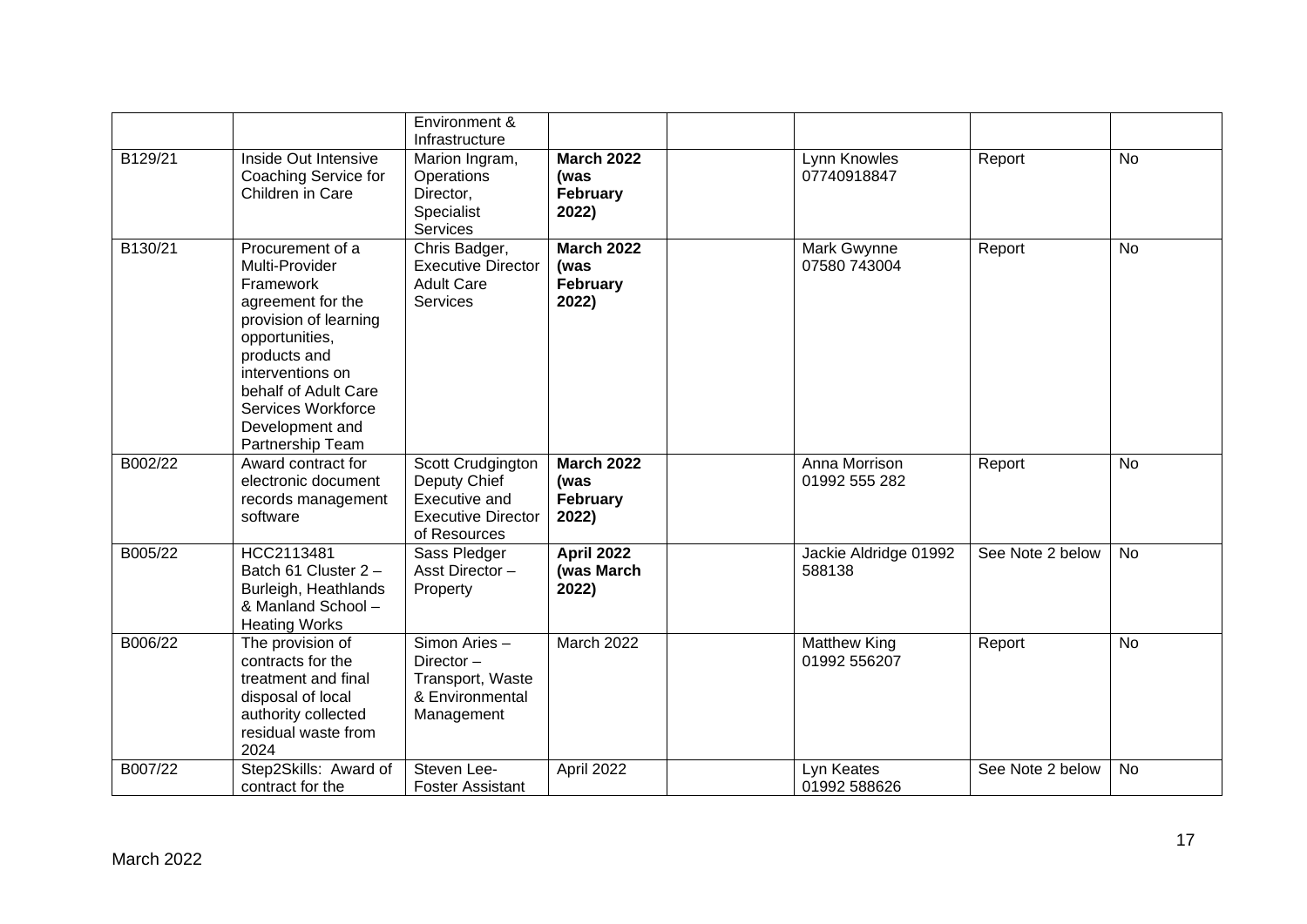|         | provision of Adult<br>Learning across<br>Hertfordshire for<br>academic year 2022-<br>2023                                                             | <b>Director for Adult</b><br><b>Care Services</b>                                |                                                |                                    |                  |           |
|---------|-------------------------------------------------------------------------------------------------------------------------------------------------------|----------------------------------------------------------------------------------|------------------------------------------------|------------------------------------|------------------|-----------|
| B008/22 | Prevention of<br>Homelessness<br>Service (16 to 25<br>years) via Children's<br>Services in<br>conjunction with the<br>10 District/Borough<br>Councils | Marion Ingram $-$<br>Operations<br><b>Director Specialist</b><br><b>Services</b> | May 2022                                       | <b>Bev Burgess</b><br>01438 843927 | See Note 3 below | <b>No</b> |
| B009/22 | <b>Hertfordshire Carers</b><br>Strategy                                                                                                               | Chris Badger<br><b>Executive Director</b><br>of Adult Care<br>Services           | <b>March 2022</b><br>(was<br>February<br>2022) | <b>Ted Maddex</b><br>01438843574   | Report           | <b>No</b> |
| B010/22 | <b>Hertfordshire Mental</b><br>Health Strategy 2022-<br>27                                                                                            | Mark Harvey<br>Operations<br>Director - Adult<br><b>Disabilities</b>             | <b>March 2022</b>                              | James Salmon<br>01438 844152       | Report           | <b>No</b> |
| B011/22 | Hertfordshire<br>Dementia Strategy<br>2022 - 27                                                                                                       | Mark Harvey<br>Operations<br>Director - Adult<br><b>Disabilities</b>             | March 2022                                     | James Salmon<br>01438 844152       | Report           | <b>No</b> |
| B012/22 | To award of contract<br>for the provision a<br><b>Hertfordshire Sexual</b><br><b>Health Service</b>                                                   | <b>Jim McManus</b><br>Executive<br>Director of Public<br>Health                  | March 2022                                     | Jane Banbury<br>01438 843879       | Report           | <b>No</b> |
| B013/22 | $HCC2213505 -$<br><b>Hertfordshire County</b><br><b>Council Waste</b><br>Contract - Tender<br><b>Management Support</b>                               | Sass Pledger<br>Asst Director-<br>Property                                       | <b>April 2022</b><br>(was March<br>2022)       | Jackie Aldridge<br>01992 588138    | See Note 2 below | <b>No</b> |
| B014/22 | <b>HCC2213511 - Chater</b><br>Junior School,<br>Watford - Roofing<br>Works                                                                            | Sass Pledger<br>Asst Director -<br>Property                                      | <b>April 2022</b><br>(was March<br>2022)       | Jackie Aldridge<br>01992 588138    | See Note 2 below | <b>No</b> |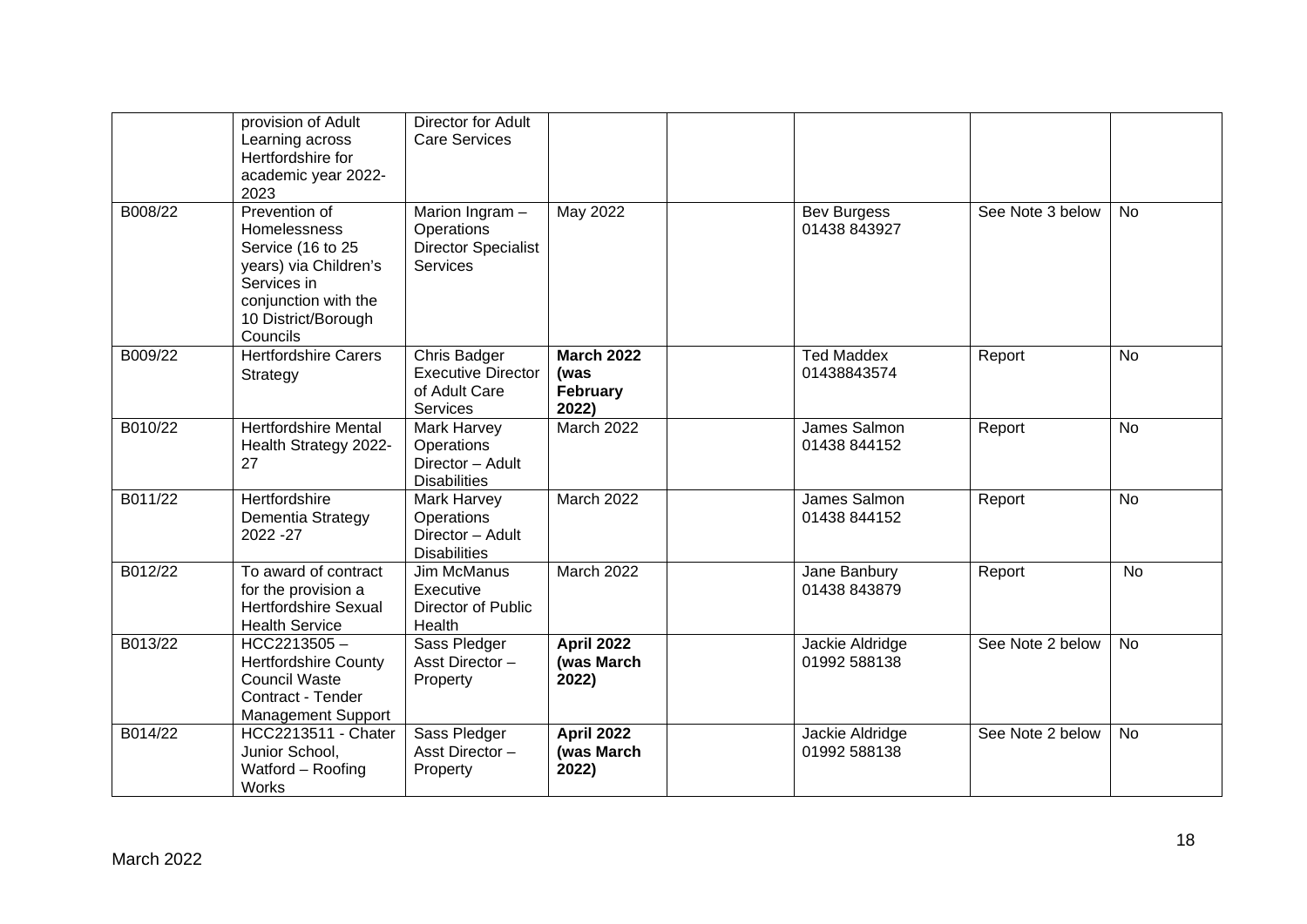| B015/22 | <b>HCC2213548 - Works</b><br>on the County Hall,<br>Car Park                                                                                                          | Sass Pledger<br>Asst Director-<br>Property                                                                                                                   | <b>April 2022</b><br>(was March<br>2022) | Jackie Aldridge<br>01992 588138                                        | See Note 2 below | No        |
|---------|-----------------------------------------------------------------------------------------------------------------------------------------------------------------------|--------------------------------------------------------------------------------------------------------------------------------------------------------------|------------------------------------------|------------------------------------------------------------------------|------------------|-----------|
| B016/22 | Refurbishment of<br>Robertson House<br>office space.                                                                                                                  | Scott Crudgington<br>Deputy Chief<br>Executive and<br><b>Executive Director</b><br>of Resources                                                              | March 2022                               | Sass Pledger<br>01992 555970<br>James Heslam<br>01992 588090           | See Note 2 below | <b>No</b> |
| B017/22 | The provision of The<br><b>Building Cleaning</b><br>Framework 2022                                                                                                    | Glenn Facey<br><b>Head of Herts</b><br>FullStop                                                                                                              | <b>June 2022</b>                         | <b>Elaine Fletcher</b><br>07816066699.<br>Muddasir Shah<br>07580743476 | See Note 2 below | <b>No</b> |
| B018/22 | <b>Next Generation</b><br>Programme:<br>Awarding an IT End<br><b>User Support Contract</b><br>(Helpdesk/Hardware<br>provision)                                        | Scott Crudgington<br>Deputy Chief<br>Executive and<br><b>Executive Director</b><br>of Resources                                                              | <b>June 2022</b>                         | Anna Morrison<br>01992 588282                                          | See Note 2 below | <b>No</b> |
| B019/22 | <b>Next Generation</b><br><b>Supervised Contact</b><br>Service for<br>Hertfordshire Children                                                                          | Marion Ingram -<br>Operations<br><b>Director Specialist</b><br>Services                                                                                      | <b>June 2022</b>                         | Lynn Knowles<br>07740918847                                            | Report           | <b>No</b> |
| B020/22 | Award of Single<br><b>Tender Action</b><br>contract to Princess<br>Alexandra Hospital<br>Harlow to provide post<br>mortem services to<br>the Hertfordshire<br>Coroner | Quentin Baker<br>Director of Law &<br>Governance                                                                                                             | Not before 10<br>March 2022              | <b>Richard Doggett</b><br>01707 292788 or<br>07580 743516              | Report           | <b>No</b> |
| B021/22 | Purchase of The<br>Stewarts, Carlton<br>Road, Harpenden                                                                                                               | Scott<br>Crudgington,<br>Deputy Chief<br><b>Executive and</b><br><b>Executive Director</b><br>of Resources and<br>Chris Badger,<br><b>Executive Director</b> | Not before 11<br>March 2022              | Robert Ambler<br>01992 588836                                          | Report           | No        |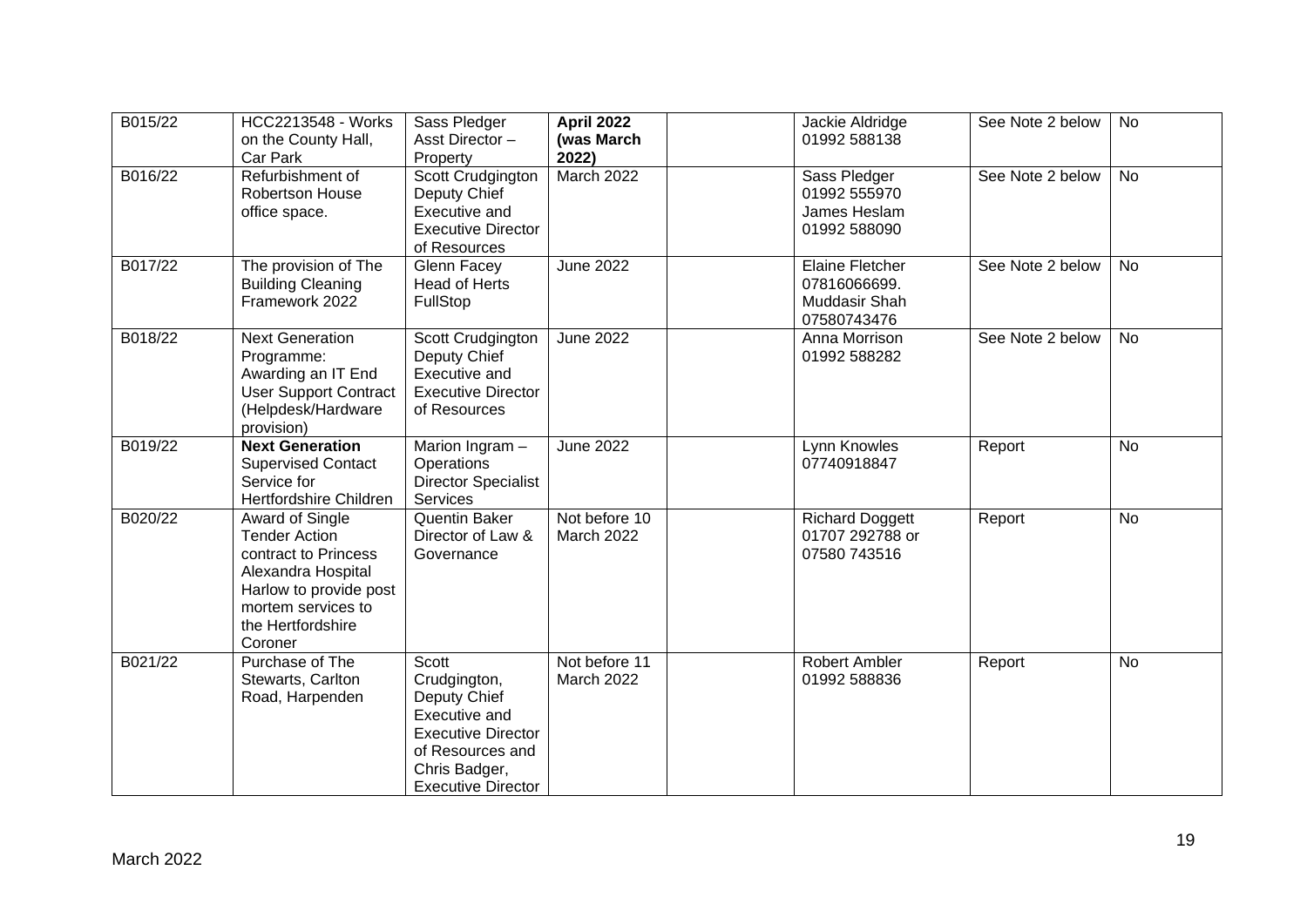|         |                                                                                                                                                                                                                                                                                                                                                                                                                                                                                                                                                                                                   | of Adult Care                                                                      |                   |                                       |                     |           |
|---------|---------------------------------------------------------------------------------------------------------------------------------------------------------------------------------------------------------------------------------------------------------------------------------------------------------------------------------------------------------------------------------------------------------------------------------------------------------------------------------------------------------------------------------------------------------------------------------------------------|------------------------------------------------------------------------------------|-------------------|---------------------------------------|---------------------|-----------|
| B022/22 | <b>Framework</b><br><b>Agreement for the</b><br>supply of plain<br>adhesive labels,<br>repositionable<br>notes, indexes and<br>hook & loop                                                                                                                                                                                                                                                                                                                                                                                                                                                        | Services<br><b>Glenn Facey</b><br><b>Head of Herts</b><br><b>FullStop</b>          | April 2022        | <b>Jake Grieves</b><br>01707 292498   | See note 2<br>below | <b>No</b> |
| B023/22 | Whether or not to<br>agree to the<br>statutory proposal to<br>relocate<br><b>Breakspeare School,</b><br>Abbots Langley,<br>WD5 0BU, to the<br><b>Durrants School</b><br><b>Former Playing Field</b><br>site, Manor Way,<br><b>Croxley Green, WD3</b><br>3LU and the<br>permanent<br>enlargement of the<br>school from 97 to a<br>maximum of 210<br>places with effect<br>from January 2024,<br>taking into<br>consideration the<br>outcome of the<br>statutory notice<br>period. NB An officer<br>decision will only be<br>taken if no<br>objections to the<br>statutory proposal<br>are received | Jo Fisher,<br><b>Executive</b><br><b>Director</b><br>Children's<br><b>Services</b> | <b>April 2022</b> | <b>Samantha Young</b><br>01992 555754 | See note 2<br>below | <b>No</b> |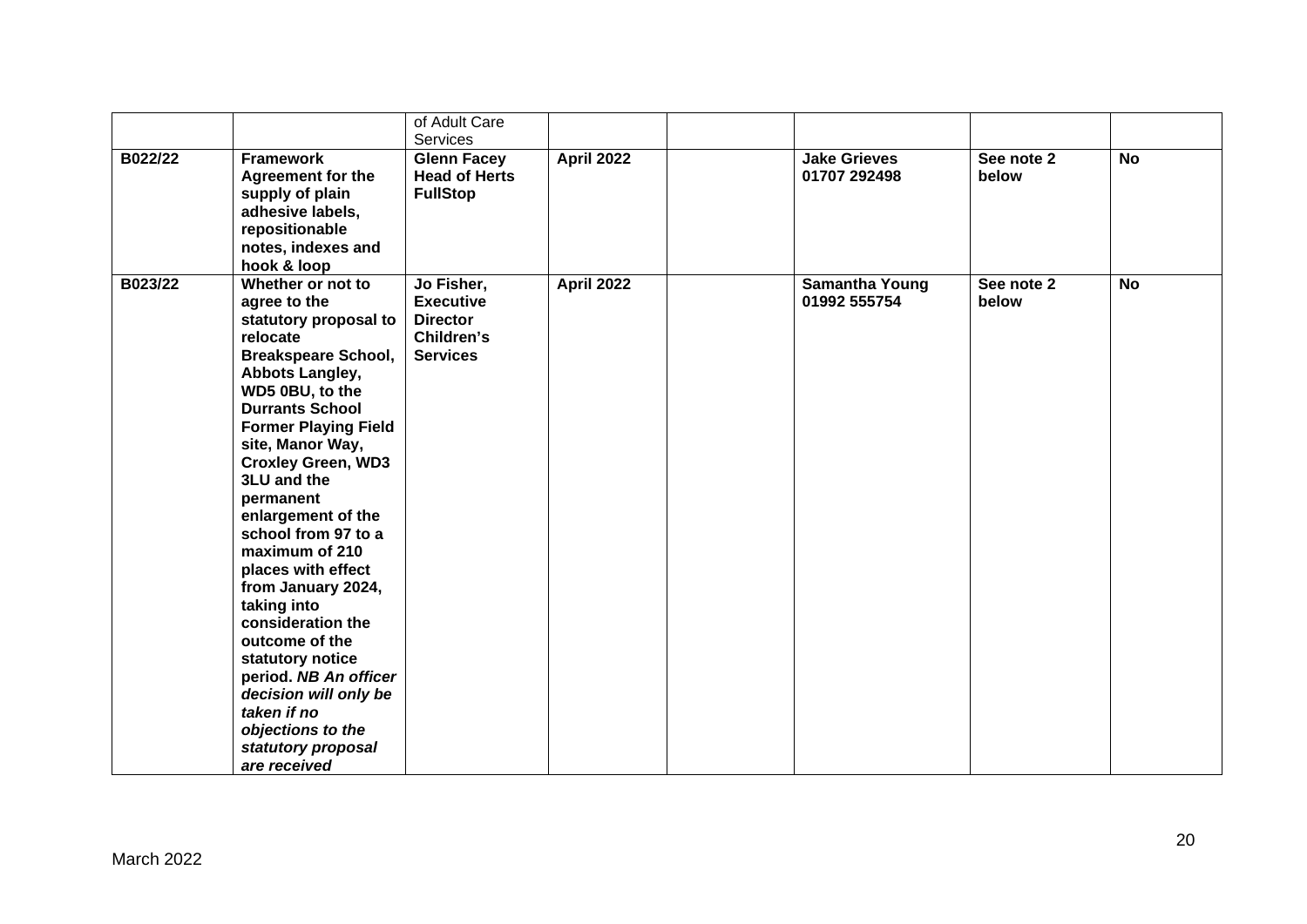| B024/22 | HCC2213489 -<br><b>Tannery Drift First</b><br>School, Royston-<br><b>Heating Works</b>                                                                                                          | <b>Sass Pledger</b><br><b>Asst Director -</b><br><b>Property</b> | <b>April 2022</b> | <b>Jackie Aldridge</b><br>01992 588138 | See Note 2<br>below | <b>No</b> |
|---------|-------------------------------------------------------------------------------------------------------------------------------------------------------------------------------------------------|------------------------------------------------------------------|-------------------|----------------------------------------|---------------------|-----------|
| B025/22 | HCC2213572-<br><b>Featherstone Wood</b><br><b>Primary School &amp;</b><br><b>Nursery, Stevenage</b><br>and Eastbury Farm<br><b>Primary School,</b><br>Northwood-<br><b>Heating Upgrade</b>      | <b>Sass Pledger</b><br><b>Asst Director -</b><br><b>Property</b> | <b>April 2022</b> | <b>Jackie Aldridge</b><br>01992 588138 | See Note 2<br>below | <b>No</b> |
| B026/22 | HCC2213573-<br><b>Bedwell Primary</b><br><b>School &amp; Nursery,</b><br><b>Stevenage and</b><br><b>Woollenwick Infant</b><br>& Nursery School,<br><b>Stevenage - Heating</b><br><b>Upgrade</b> | <b>Sass Pledger</b><br><b>Asst Director -</b><br><b>Property</b> | April 2022        | <b>Jackie Aldridge</b><br>01992 588138 | See Note 2<br>below | <b>No</b> |
| B027/22 | <b>HCC2213523 - Little</b><br><b>Furze Demolition &amp;</b><br><b>Construction of a</b><br><b>Care Home</b>                                                                                     | <b>Sass Pledger</b><br><b>Asst Director -</b><br><b>Property</b> | April 2022        | <b>Jackie Aldridge</b><br>01992 588138 | See Note 2<br>below | <b>No</b> |
| B028/22 | HCC2213637-<br>Various Sites - PV<br><b>Installations</b>                                                                                                                                       | <b>Sass Pledger</b><br><b>Asst Director -</b><br><b>Property</b> | April 2022        | <b>Jackie Aldridge</b><br>01992 588138 | See Note 2<br>below | <b>No</b> |
| B029/22 | HCC2213590Cluster<br>4 - Aldbury C of E<br><b>Primary, Bernards</b><br>Heath Infant &<br><b>Lordship Farm</b><br><b>Primary School -</b><br><b>Roofing + Cladding</b><br><b>Works</b>           | <b>Sass Pledger</b><br><b>Asst Director -</b><br><b>Property</b> | <b>April 2022</b> | <b>Jackie Aldridge</b><br>01992 588138 | See Note 2<br>below | <b>No</b> |
| B030/22 | HCC2213589 Cluster<br>3 - Burleigh Primary                                                                                                                                                      | <b>Sass Pledger</b><br><b>Asst Director -</b><br><b>Property</b> | <b>April 2022</b> | <b>Jackie Aldridge</b><br>01992 588138 | See Note 2<br>below | <b>No</b> |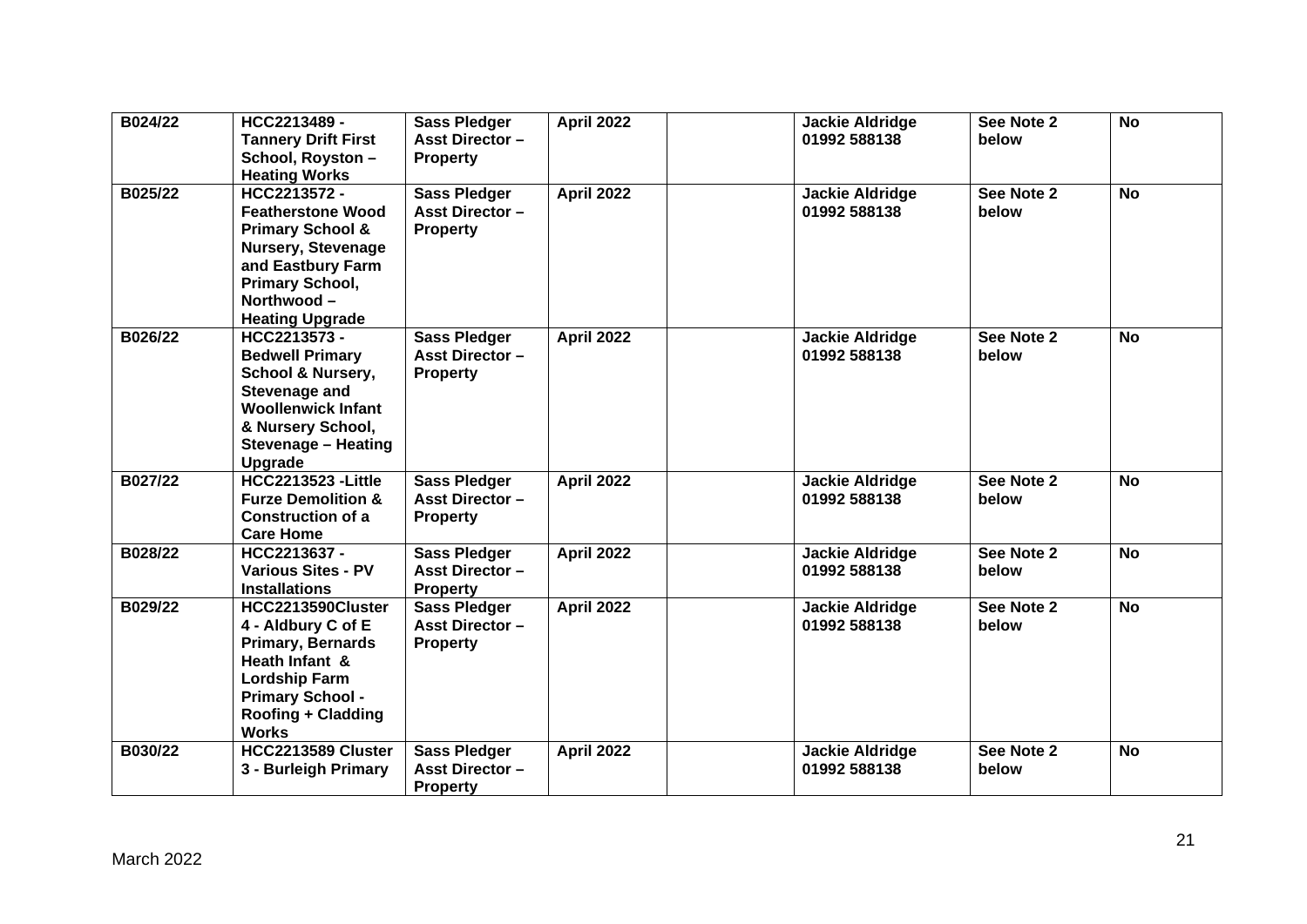|         | School - Roofing +<br><b>Cladding Works</b>                                                                                                                                                                                                                              |                                                                                                      |                   |                                        |                     |           |
|---------|--------------------------------------------------------------------------------------------------------------------------------------------------------------------------------------------------------------------------------------------------------------------------|------------------------------------------------------------------------------------------------------|-------------------|----------------------------------------|---------------------|-----------|
| B031/22 | HCC2213588-<br><b>Cluster 2 - Kings</b><br>Langley Primary,<br>Kingsway Infant &<br><b>The Richard</b><br><b>Whittington Primary</b><br>School - Roofing +<br><b>Cladding Works</b>                                                                                      | <b>Sass Pledger</b><br><b>Asst Director -</b><br><b>Property</b>                                     | <b>April 2022</b> | <b>Jackie Aldridge</b><br>01992 588138 | See Note 2<br>below | <b>No</b> |
| B032/22 | To initiate<br>consultation on a<br>proposal to change<br>the age range of<br><b>Aboyne Lodge</b><br><b>Primary School, St</b><br>Albans, to remove<br>the nursery<br>provision by the<br>changing the<br>admission age range<br>from 4 to 11 years to<br>5 to 11 Years. | Jo Fisher,<br><b>Executive</b><br><b>Director</b><br>Children's<br><b>Services</b>                   | <b>May 2022</b>   | <b>David Shevlane</b><br>01992 556199  | Report              | <b>No</b> |
| B034/22 | <b>Award of contracts</b><br>for external<br>insurance<br>arrangements                                                                                                                                                                                                   | <b>Chris Wood</b><br>Head of<br>Assurance                                                            | <b>July 2022</b>  | <b>Fiona Timms</b><br>01992 555480,    | See Note 2<br>below | <b>No</b> |
| B035/22 | Tender for the<br>contract of the<br>provision of tutors<br>and education<br>alternative provision                                                                                                                                                                       | <b>Marion Ingram</b><br><b>Operations</b><br><b>Director</b><br><b>Specialist</b><br><b>Services</b> | <b>July 2022</b>  | <b>Julie Reddish</b><br>01438 845433   | Report              | <b>No</b> |
| B036/22 | <b>Provision of County</b><br>wide Complex Needs<br>Service - Award of<br>contract                                                                                                                                                                                       | Chris Badger-<br><b>Executive</b><br><b>Director Adult</b><br><b>Care Services</b>                   | <b>July 2022</b>  | Helen Gledhill -<br>01438 843617       | Report              | <b>No</b> |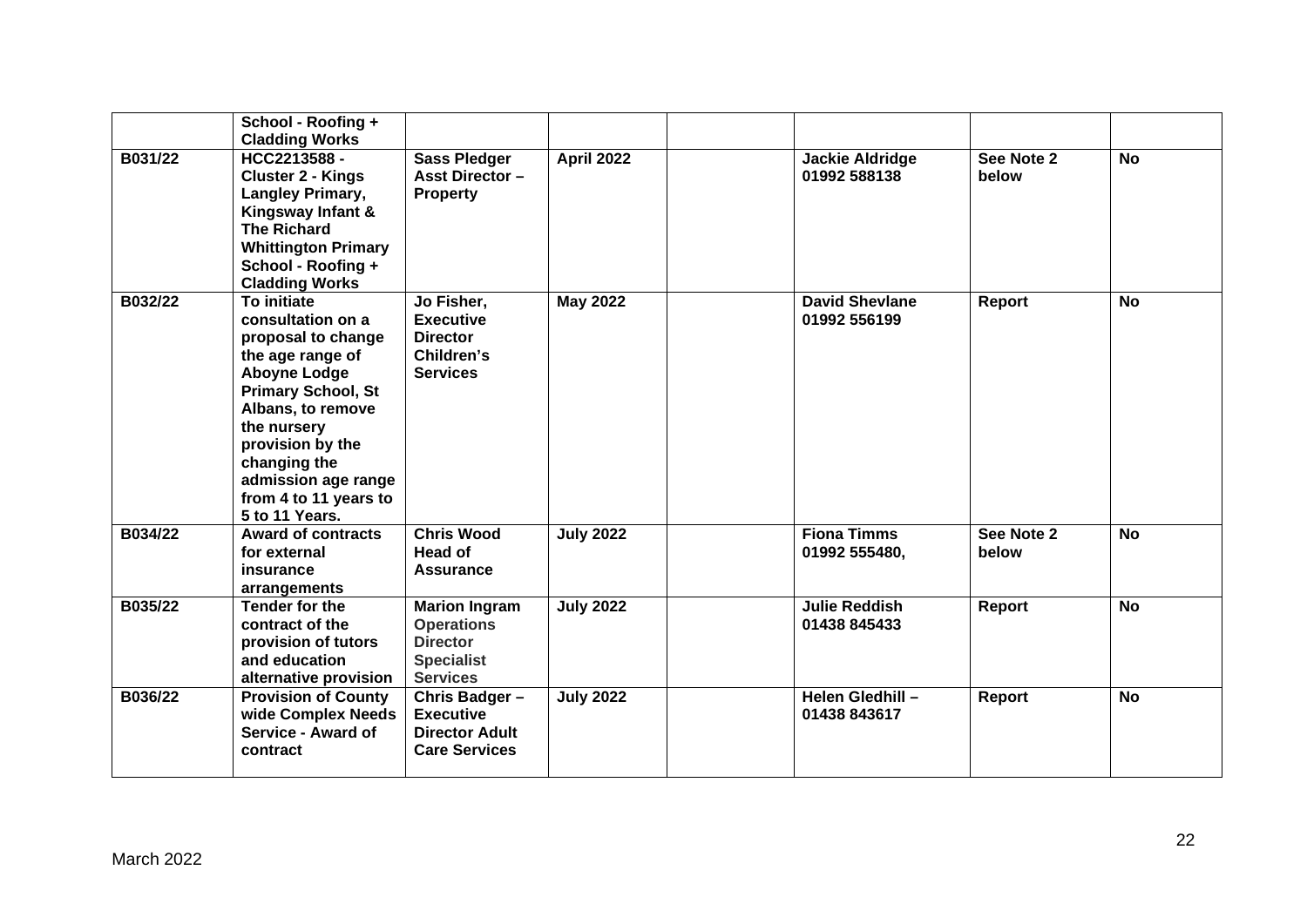| B037/22 | <b>Contract for the</b><br><b>Provision of Support</b><br>to Prevent Family<br><b>Breakdown</b>                                                                                         | <b>Marion Ingram</b><br><b>Operations</b><br><b>Director</b><br><b>Specialist</b><br><b>Services</b> | <b>July 2022</b> | <b>Lynn Knowles</b><br>07740918847 | See Note 2<br>below | <b>No</b> |
|---------|-----------------------------------------------------------------------------------------------------------------------------------------------------------------------------------------|------------------------------------------------------------------------------------------------------|------------------|------------------------------------|---------------------|-----------|
| B038/22 | <b>Framework</b><br><b>Agreement for the</b><br>Provision of a<br><b>Support Service to</b><br><b>Prevent Family</b><br><b>Breakdown and to</b><br>Support<br><b>Reunification Home</b> | <b>Marion Ingram</b><br><b>Operations</b><br><b>Director</b><br><b>Specialist</b><br><b>Services</b> | <b>July 2022</b> | <b>Lynn Knowles</b><br>07740918847 | See Note 2<br>below | <b>No</b> |

### **Notes:**

- 1. CBC contract = on behalf of 17 local authority members of the Central Buying Consortium
- 2. Quality and price evaluation derived from tenderers' submissions *(which may contain exempt information and if so will not be available for public inspection)*
- 3. Collaborative contract with one or more authorities (not a CBC contract)
- 4. Part II (due to 'Information relating to the financial or business affairs of any particular person (including the Council')".

If you have any general enquiries about this Forward Plan - contact Michelle Diprose, Democratic Services Officer, 01992 555566 Email: [michelle.diprose@hertfordshire.gov.uk](mailto:michelle.diprose@hertfordshire.gov.uk) or Deborah Jeffery, Assistant Manager, Democratic Services, 01992 555563 Email: [deborah.jeffery@hertfordshire.gov.uk](mailto:deborah.jeffery@hertfordshire.gov.uk)

### **QUENTIN BAKER, DIRECTOR OF LAW & GOVERNANCE**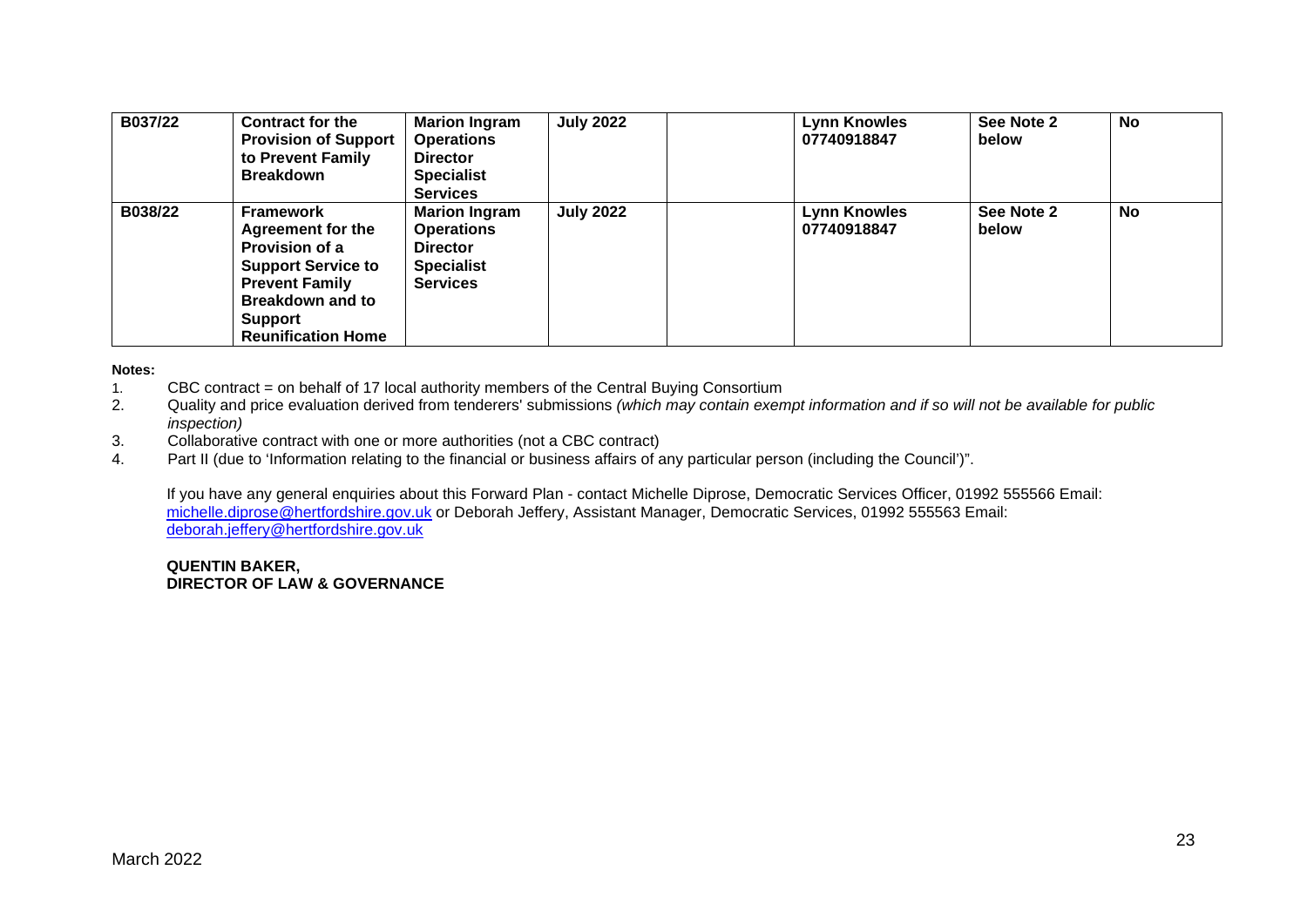

## **HERTFORDSHIRE COUNTY COUNCIL**

**FORWARD PLAN Notice of (a) key and other decisions likely to be made on behalf of the County Council by Cabinet, (b) key decisions likely to be made on behalf of the County Council by Officers and (c) decisions on Traffic Regulation Orders likely to be made by Officers on behalf of the County Council in the period 1 April 2022 – 31 July 2022** 

# **Published: 1 March 2022**

[Note: Key decisions and other decisions due to be reached in March 2022 but not yet made remain listed (notice of these items was given in the Forward Plan issued on 1 March 2022)]

## **TRAFFIC REGULATION ORDERS**

| <b>Broxbourne</b>                                    |                                                        |
|------------------------------------------------------|--------------------------------------------------------|
| Location                                             | <b>Proposed Restriction</b>                            |
| High Road/Bell Lane, Broxbourne                      | Waiting Restrictions, Disabled Persons Parking Place   |
| Northfield Road, Waltham Cross                       | <b>Waiting Restrictions, Parking Places</b>            |
| <b>East Herts</b>                                    |                                                        |
| Location                                             | <b>Proposed Restriction</b>                            |
| Anchor Street & Unnamed Roads, Bishop's Stortford    | Goods Vehicle Loading Bay, 20mph Speed Limit, Bus Gate |
| A602 Watton-at-Stone Bypass                          | 50mph Speed Limit                                      |
| Maidenhead Street, Hertford                          | <b>Restricted Zone</b>                                 |
| Various Roads, Sawbridgeworth                        | 20mph Speed Limit                                      |
| West Road, Sawbridgeworth                            | <b>Waiting Restrictions</b>                            |
| Bullfields, Sawbridgeworth                           | <b>Waiting Restrictions</b>                            |
| Fairway, Sawbridgeworth                              | <b>Waiting Restrictions</b>                            |
| London Road, Crouch Gardens etc, Buntingford         | 20mph Speed Limit Zone                                 |
| Thieves Lane / The Ridgeway, Hertford                | <b>Experimental Waiting Restrictions</b>               |
| North Road, Hertford                                 | <b>Waiting Restrictions</b>                            |
| High Street / Stevenage Road, Walkern                | <b>Waiting Restrictions</b>                            |
| High Street, Puckeridge, The Tannery etc Buntingford | <b>Waiting Restrictions</b>                            |
| Whittington Way, Bishop's Stortford                  | Cycle Track Order                                      |
| Cambridge Road, Old Standon Hill & Barleymead        | <b>Waiting Restrictions</b>                            |
| Way, Puckeridge                                      |                                                        |
| Various Roads, Bengeo                                | 20 Speed Limit                                         |
| Walnut Tree Walk, Ware                               | <b>Restricted Parking Zone</b>                         |
| School Lane, Sawbridgeworth                          | <b>Waiting Restrictions</b>                            |
| Sheering Mill Lane, Sawbridgeworth                   | Prohibition of Entry                                   |
| Stortford Hall Park, Bishop's Stortford              | <b>Waiting Restrictions</b>                            |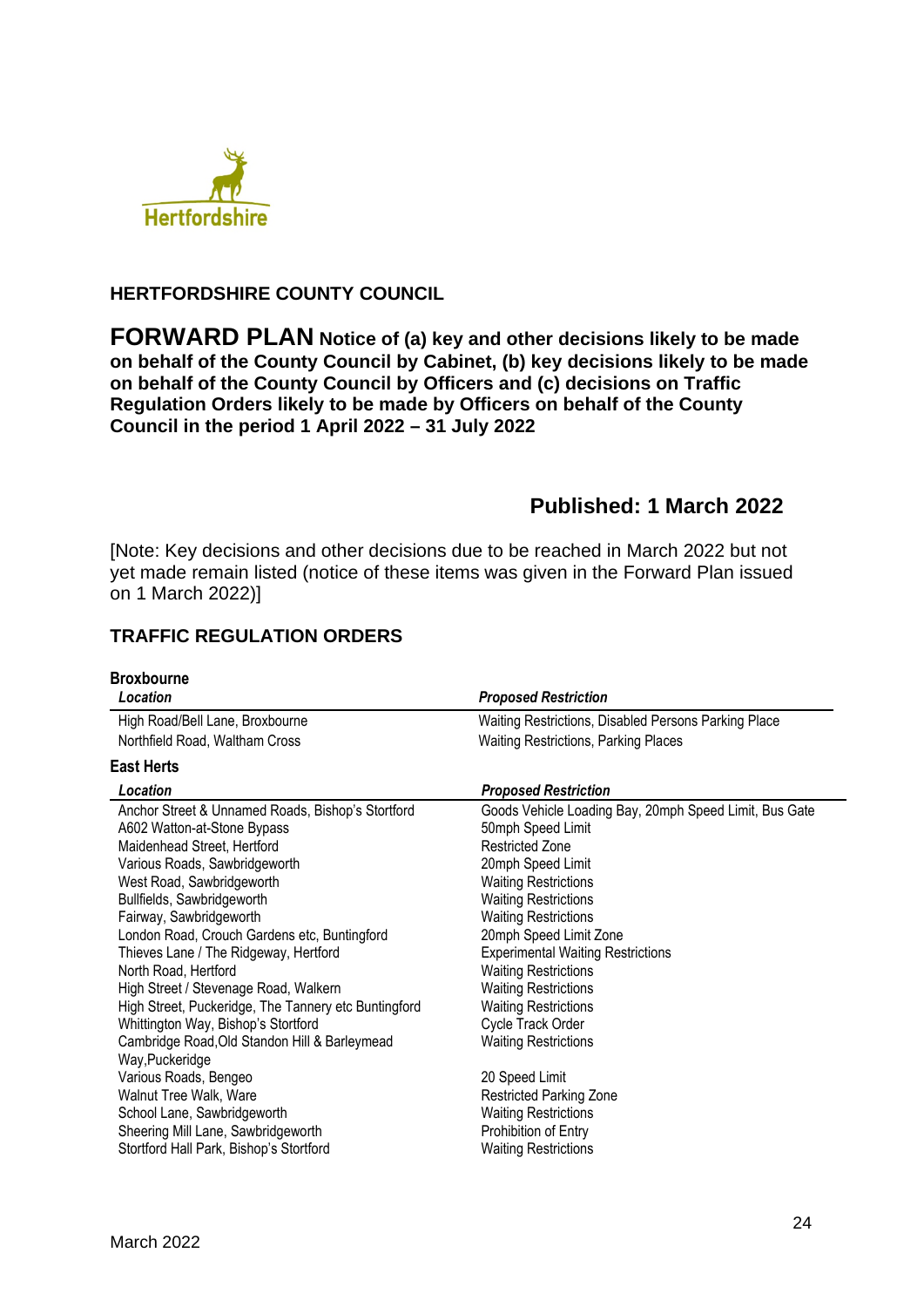## **Dacorum**

| Location                                                 | <b>Proposed Restriction</b>                            |
|----------------------------------------------------------|--------------------------------------------------------|
| Dundale Road, Tring                                      | <b>Waiting Restrictions</b>                            |
| Wingrave Road / Sutton Close, Tring                      | <b>Waiting Restrictions</b>                            |
| New Mill Terrace / Pheasant Close etc, Tring             | <b>Waiting Restrictions</b>                            |
| Silk Mill Way / Adams Way, Tring                         | <b>Waiting Restrictions</b>                            |
| London Road / Nash Mills, Hemel Hempstead/Tring          | <b>Waiting Restrictions</b>                            |
| Cambrian Way, Hemel Hempstead                            | Waiting Restrictions, School Keep Clear, PX            |
| Lawn Lane, Hemel Hempstead                               | Good Vehicle Loading Bay                               |
| Mill Lane & Tooveys Mill Lane, Kings Langley             | <b>Waiting Restrictions</b>                            |
| <b>St. Albans</b>                                        |                                                        |
| Location                                                 | <b>Proposed Restriction</b>                            |
| Lower Luton Road, Wheathampstead                         | Prohibition of Turns                                   |
| High Street, Wheathampstead                              | Goods Vehicle Loading Bay, Parking Places              |
| Welwyn Hatfield                                          |                                                        |
| Location                                                 | <b>Proposed Restriction</b>                            |
| Appletree Way, Welwyn Garden City                        | <b>Waiting Restrictions</b>                            |
| Great & Little Gannett, Welwyn Garden City               | <b>Experimental Waiting Restrictions</b>               |
| The Common, Hatfield                                     | <b>Parking Places</b>                                  |
| High View, Hatfield                                      | Waiting Restrictions, Prohibition of Entry             |
| Digswell Park Road, Welwyn Garden City                   | <b>Prohibition of Motor Vehicles</b>                   |
| Ascots Lane, Welwyn Garden City                          | <b>Waiting Restrictions</b>                            |
| Digswell Park Road, Welwyn Garden City                   | Waiting Restrictions, Road Humps, Pedestrian Crossings |
| <b>North Herts</b>                                       |                                                        |
| Location                                                 | <b>Proposed Restriction</b>                            |
| Cranborne Avenue/The Ridgeway, Hitchin                   | <b>Waiting Restrictions</b>                            |
| High Street, Codicote Road & Hitchin Road, Whitwell      | <b>Waiting Restrictions</b>                            |
| Whitehill Road & Broadmead, Hitchin                      | <b>Waiting Restrictions</b>                            |
| <b>Baldock Road, Royston</b>                             | 40 mph Speed Limit                                     |
| Bridge Street, Tilehouse Street, Wrtton Road East & Old  | 20 mph Speed Limit                                     |
| Charlton Road, Hitchin                                   |                                                        |
| Royston Town Centre                                      | <b>ETRO Restricted Parking Zone</b>                    |
| <b>Hitchin Town Centre</b>                               | ETRO Restricted Parking Zone, Prohibition of Driving   |
| Bearton Road, Periwinkle Lane & Whitehurst Ave, Hitchin  | <b>Waiting Restrictions</b>                            |
| Norton Road, Principal Court, Common View & Daisy Court, |                                                        |
| Letchworth Garden City                                   | <b>Waiting Restrictions</b>                            |
| West End and Back Street, Ashwell / Baldock              | 20mph Speed Limit                                      |
| <b>Stevenage</b>                                         |                                                        |
| Location                                                 | <b>Proposed Restriction</b>                            |
| Webb Rise, Stevenage                                     | Waiting Restrictions, Road Humps                       |
| <b>Hertsmere</b>                                         |                                                        |
| Location                                                 | <b>Proposed Restriction</b>                            |
| BOATs Aldenham 79 & Elstree/Borehamwood 60               | <b>Prohibition of Motor Vehicles</b>                   |
| Wright Close & Cockram Road, Bushey                      | <b>Waiting Restriction</b>                             |
| Various Roads, Bushey                                    | <b>Waiting Restriction</b>                             |
| St Albans Road, South Mimms, Potters Bar                 | Revocation Prohibition of Driving                      |
| Oakmere Avenue & Fenton Close, Potters Bar               | <b>Waiting Restrictions</b>                            |
| The Causeway, Thaynesfield/Morven Close, Potters Bar     | <b>Waiting Restrictions</b>                            |
| <b>Three Rivers</b>                                      |                                                        |
| Location                                                 | <b>Proposed Restriction</b>                            |
|                                                          |                                                        |